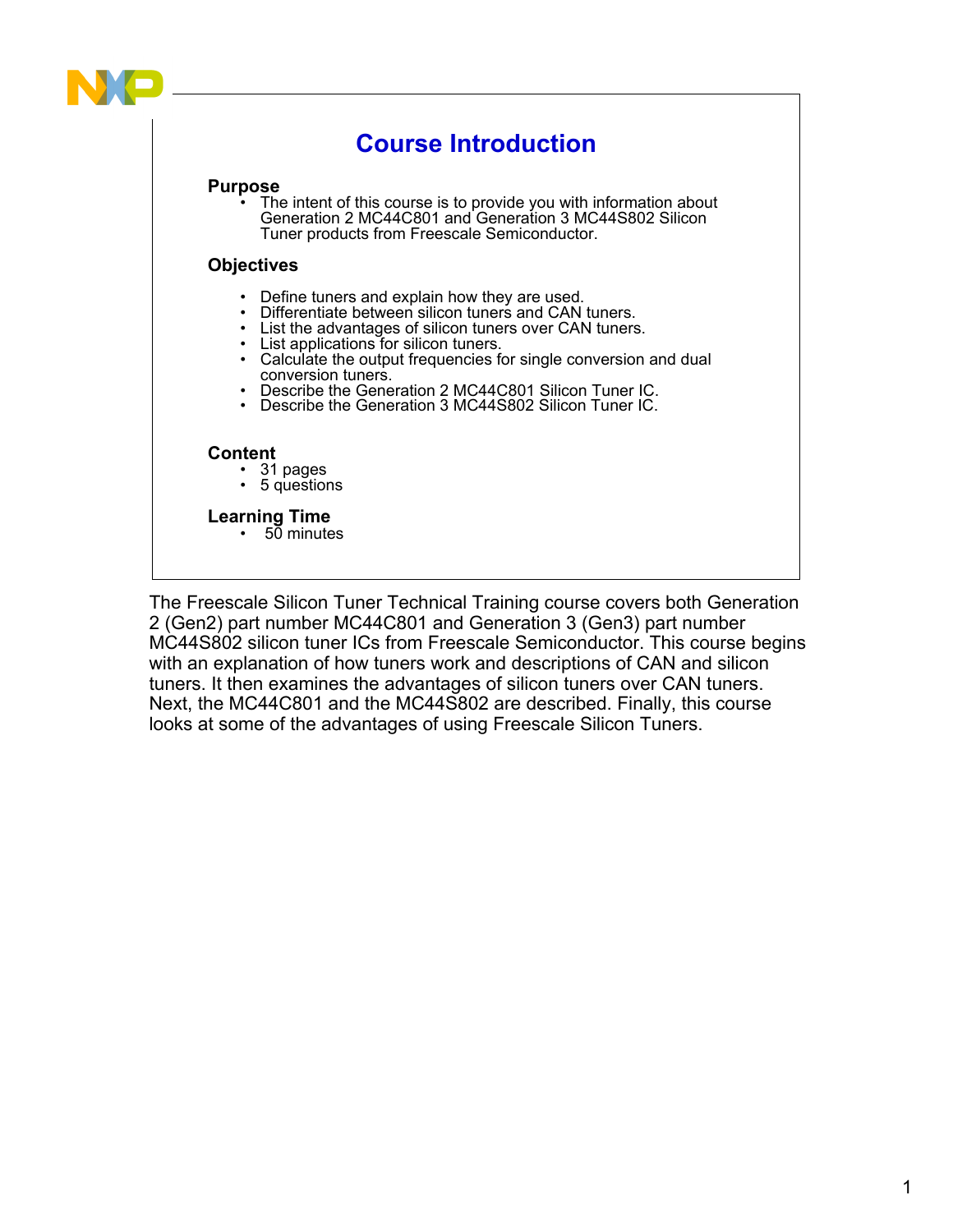

## **What are Silicon Tuners?**

#### **Definition:**

- **Tuners receive audio/video programming via a radio frequency (RF) broadcast.**
- **Tuners select a single channel from the available channels on the broadcast.**
- **Tuners convert RF signals into a lower, more workable frequency.** – RF to intermediate frequency (IF)
- **Silicon tuners are highly integrated circuits that provide this functionality in a single chip.**

**Competitive advantages:**

- **Have a lower overall system cost**
- **Have a smaller "footprint"**
- **Run through a standard factory flow**
- **Do not require manual tuning of coils**
- **Have a minimal power estimation calibration time**
- **Perform consistently and do not degrade over time**

Tuners receive audio/video programming via an RF broadcast, then select a single channel from the available channels on the broadcast. The broadcast can be over-the-air (terrestrial), cable, or satellite. Next, tuners convert the RF signals into a lower, more workable frequency. Silicon tuners are highly integrated circuits that provide this functionality in a single chip.

Let's look at some of the advantages of silicon tuners. Ultimately, silicon tuners enable a lower overall system cost. CAN tuners are still competing today; however, they will soon run out of room for further price reductions. In addition, silicon tuners have a much smaller footprint, which allows you to use them in new, more portable applications.

During "end product" production, silicon tuners can run through a standard factory flow, so no hand-soldering is required and they can go though double-sided reflow. Silicon tuners do not require time-consuming manual tuning of coils to provide image rejection. Power estimation calibration time is minimal. For example, one customer reduced calibration time from 2 minutes to 10 seconds using a Gen2 Silicon Tuner. They meet DOCSIS power estimation specifications, and selfdiagnostics can further reduce test time.

Finally, silicon tuners reduce costs because they perform consistently; there is little channel-to-channel variation in performance, and they do not degrade over time.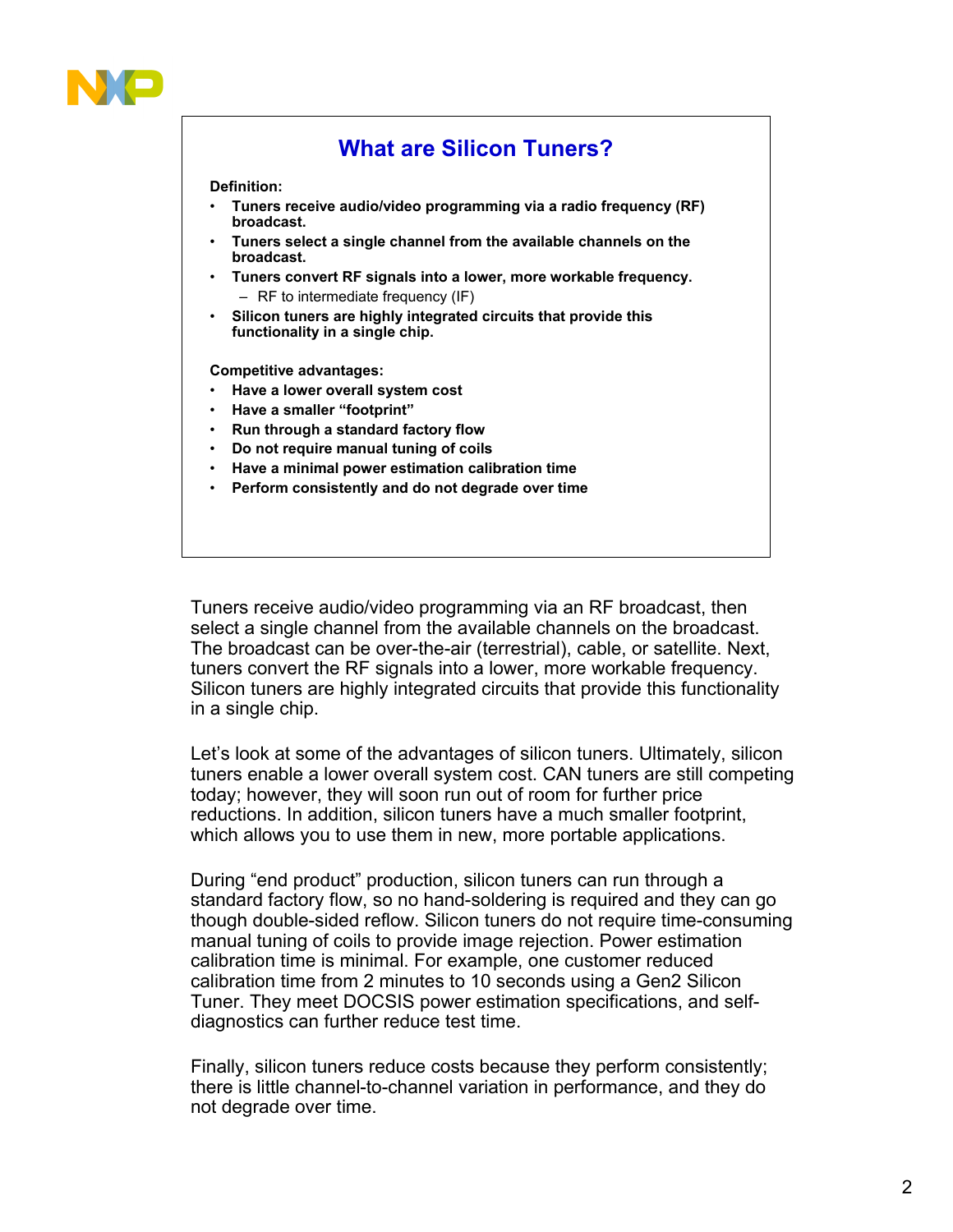

# **Silicon Tuner Applications**

- Cable modems
- Cable TV (CATV) set-top boxes (analog and digital)
- CATV Media Gateway
	- Cable modem + router
	- Multi-room STB (Media Center)
- Cable modem with integrated Voice-over-IP (VoIP)
- Computer TV tuner cards (analog and digital)
- Analog TV sets
- Digital terrestrial TV sets
- Digital terrestrial adapters

Here you can see some of the market applications for silicon tuners. Gen2, which is the MC44C801, is best suited for digital implementations such as the cable television, cable modems, cable set-top boxes, media gateways, and cable modems with Voice over IP (VoIP) functionality. Additionally, the MC44C801 can be used in computer TV tuner cards because of their relaxed performance specifications.

MC44S802, the Gen3 product, enables Freescale to target a broader set of markets including analog TV, digital terrestrial TV, digital terrestrial adapters, and all analog and digital cable-related markets.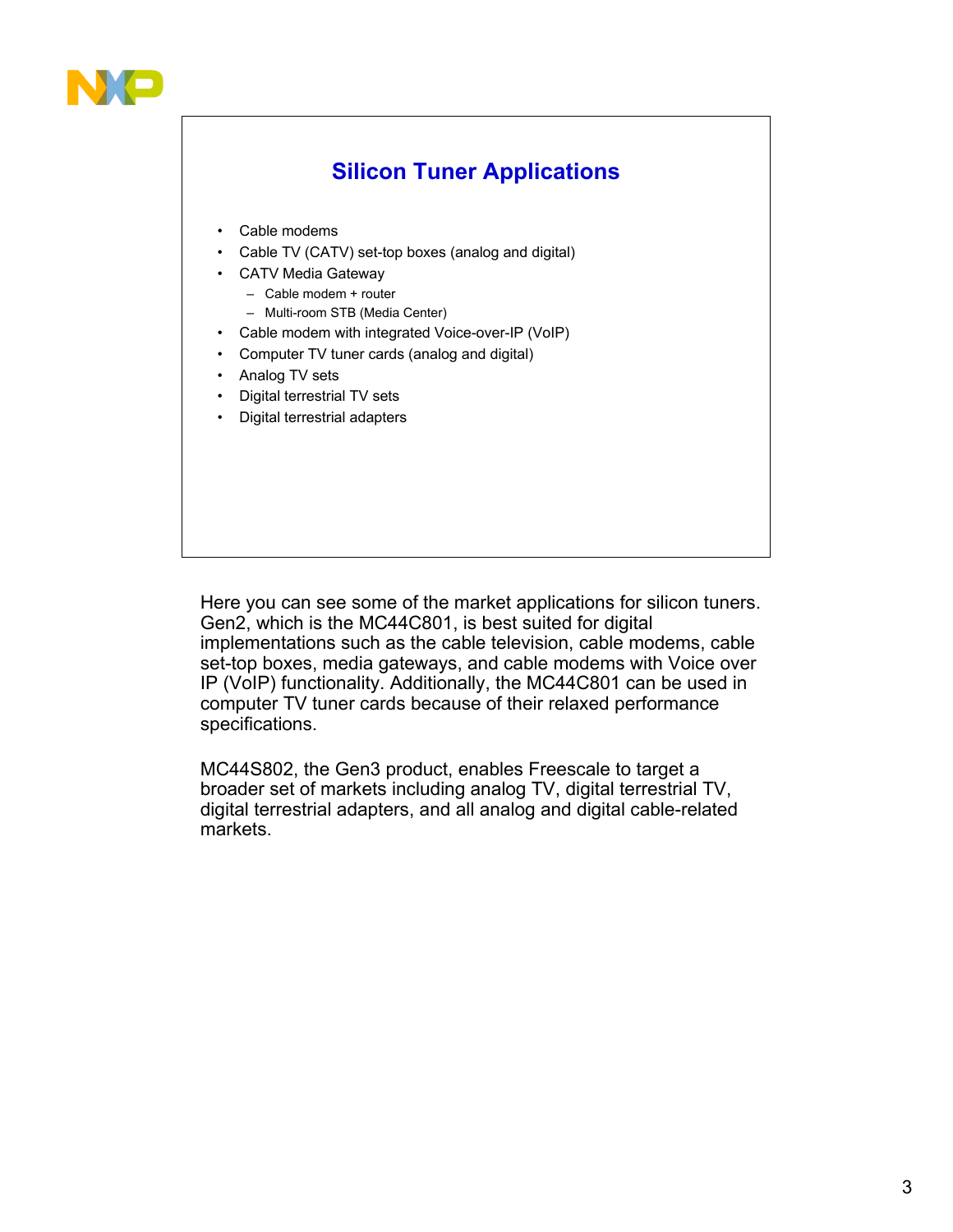



To better understand silicon tuners, let's look at the background on RF broadcasts and how they're handled.

In a broadband cable system, many channels are available to view.

In North America, each channel is 6 MHz wide spread across the 67 MHz to 860 MHz frequency range.

A tuner selects a single channel from the available channels. The tuner must also be agile so that different channels can be selected as the user's preferences change.

Each channel carries useful information in it such as a series of pictures and a sound track. A process called modulation encodes this information onto the channel when the channel is created at the transmitter. The tuner in the receiver must not damage the modulated signal so that the other parts of the receiver can recover the useful information.

Several methods are used to select an individual channel from the mix, or multiplex as it is called in the cable industry. All of these methods ultimately result in filtering out the energy from the undesired channels, leaving only the energy from the desired channel. The elements used to accomplish filtering include devices that change a channels' frequency (mixers), amplifiers, and filters.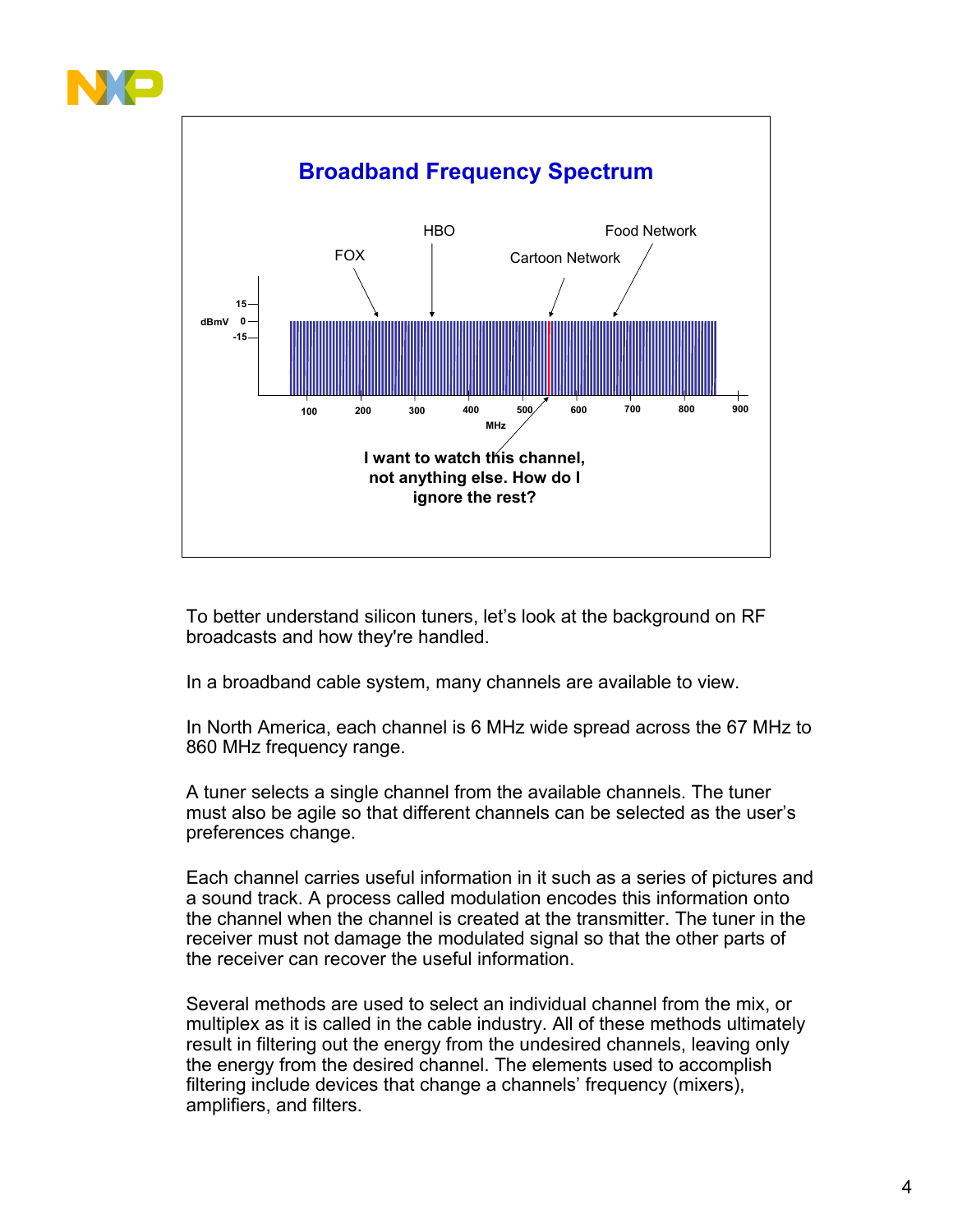



Here you can see a more traditional tuner. This type of implementation is still used today; however, silicon tuners are gradually replacing them.

The mixer oscillator array in the center of the diagram selects the channel of interest.

Here you can see the array of filters with the antenna switch. This special type of filter is called a tracking filter. With tracking filters, the pass band can be changed as needed. However, tracking filter designs are limited to a small range of frequencies, so three different filters are needed for TV sets. As the channel is changed, the TV set selects and adjusts the tracking filters.

Tracking filters also require adjustment at the time of manufacture. In the past, a factory employee adjusted the coils to get the desired performance. Even with today's manufacturing equipment, which performs these adjustments with robotic tools, the adjustment of tracking filters adds significant time to the manufacturing process. Finally, tracking filter components have poor temperature and aging characteristics, so a system that works when it rolls out the factory door will suffer degraded performance as it ages and is exposed to temperature extremes.

Today, customers expect devices to work as soon as they come off the manufacturing line and to continue to work for many years. Thus, we need an approach to tuning channels that doesn't use tracking filters.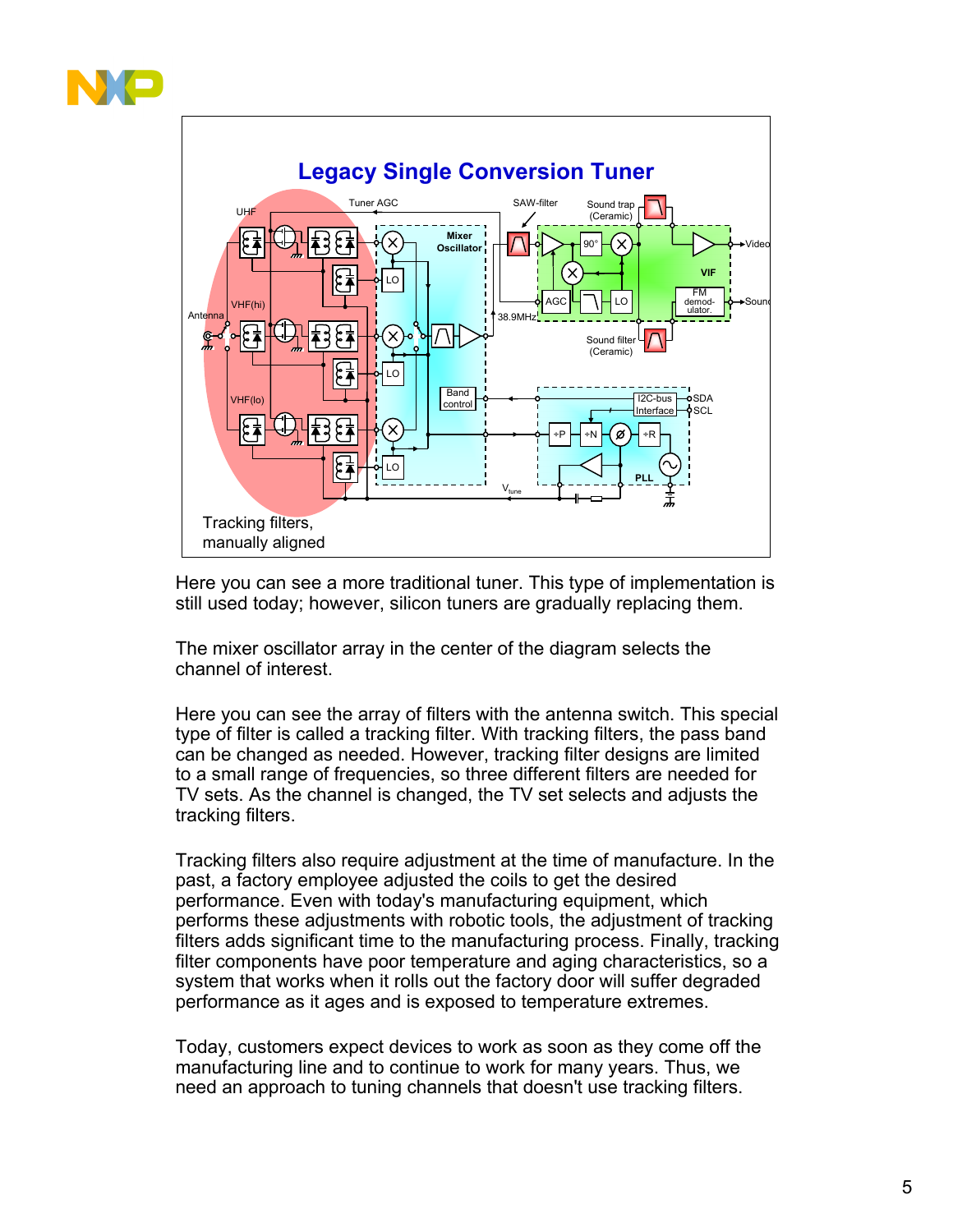



Here we can see an example of a CAN tuner, which is a single conversion tuner. They are called CAN tuners because they were put inside metal cans for shielding purposes.

Note the presence of a hand-tuned coil in the tuner highlighted here. These coils are part of the filtering system. In this tuner, the coil was tuned by inserting a plastic screwdriver between the coil turns and expanding the coil until the performance was within specification. This is a very labor-intensive and time-consuming process. This particular design doesn't have a lot of coils, but the designs used in most TV sets today have many more coils than are visible in here.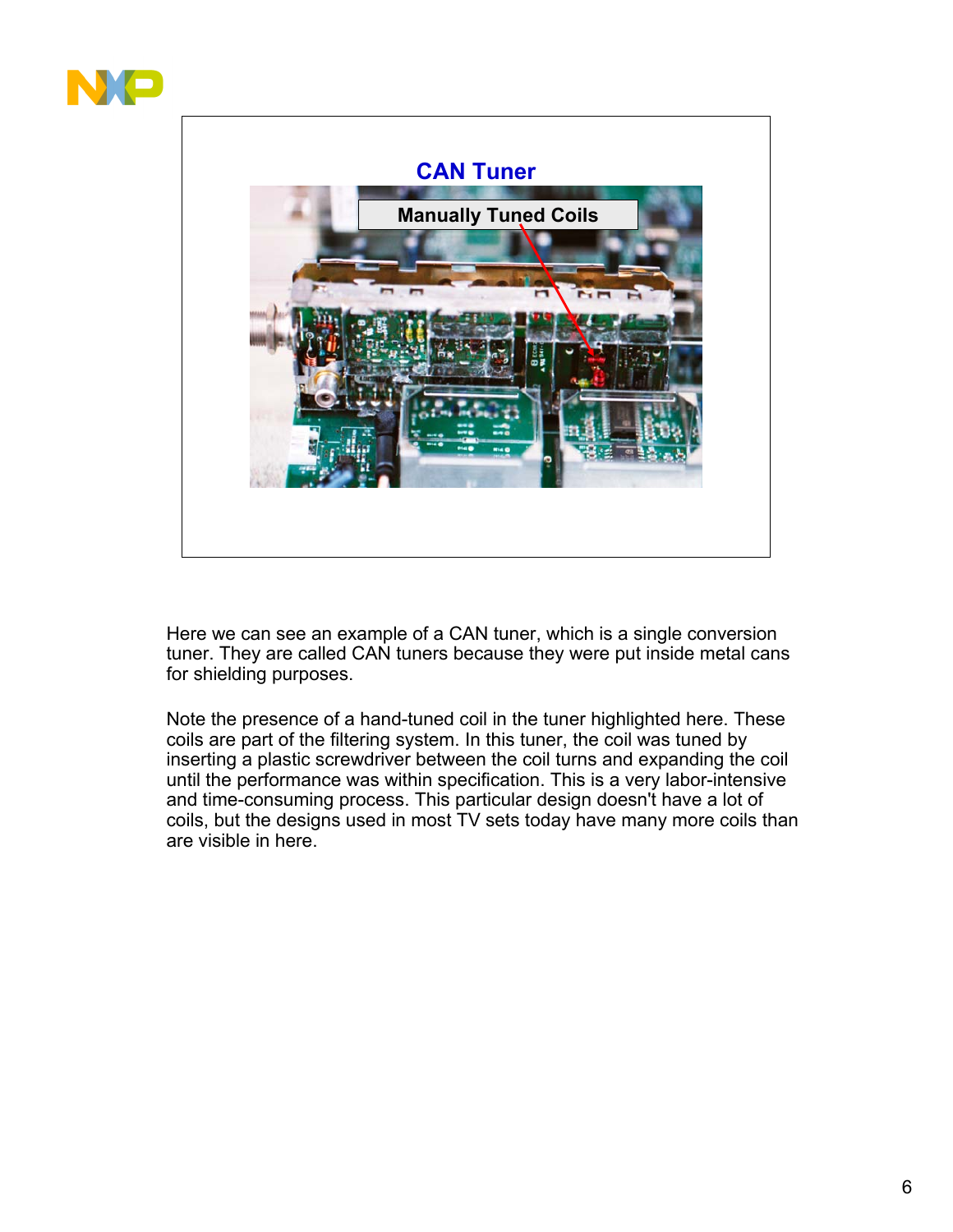



What are some of the advantages of using silicon tuners?

## Correct.

Silicon tuners have lower overall system cost, a smaller footprint, perform consistently, and do not degrade over time. Manually tuned coils are a characteristic of CAN tuners, and the process is time-consuming and laborintensive. Tracking filters, characteristic of legacy tuners, also require manual adjustment and degrade over time.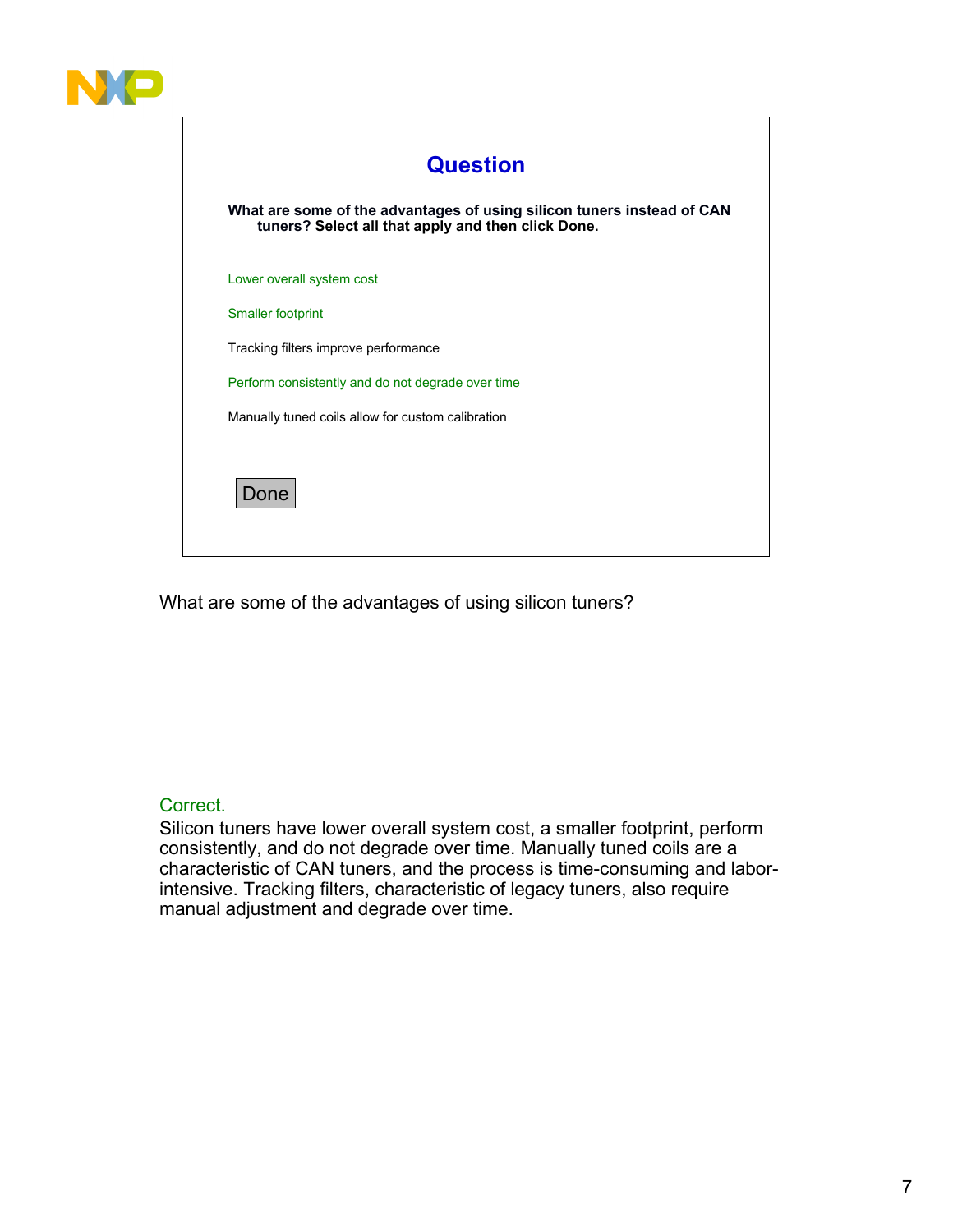



Now let's take a look at the blocks in a modern tuner. Roll your mouse pointer over each block for more information.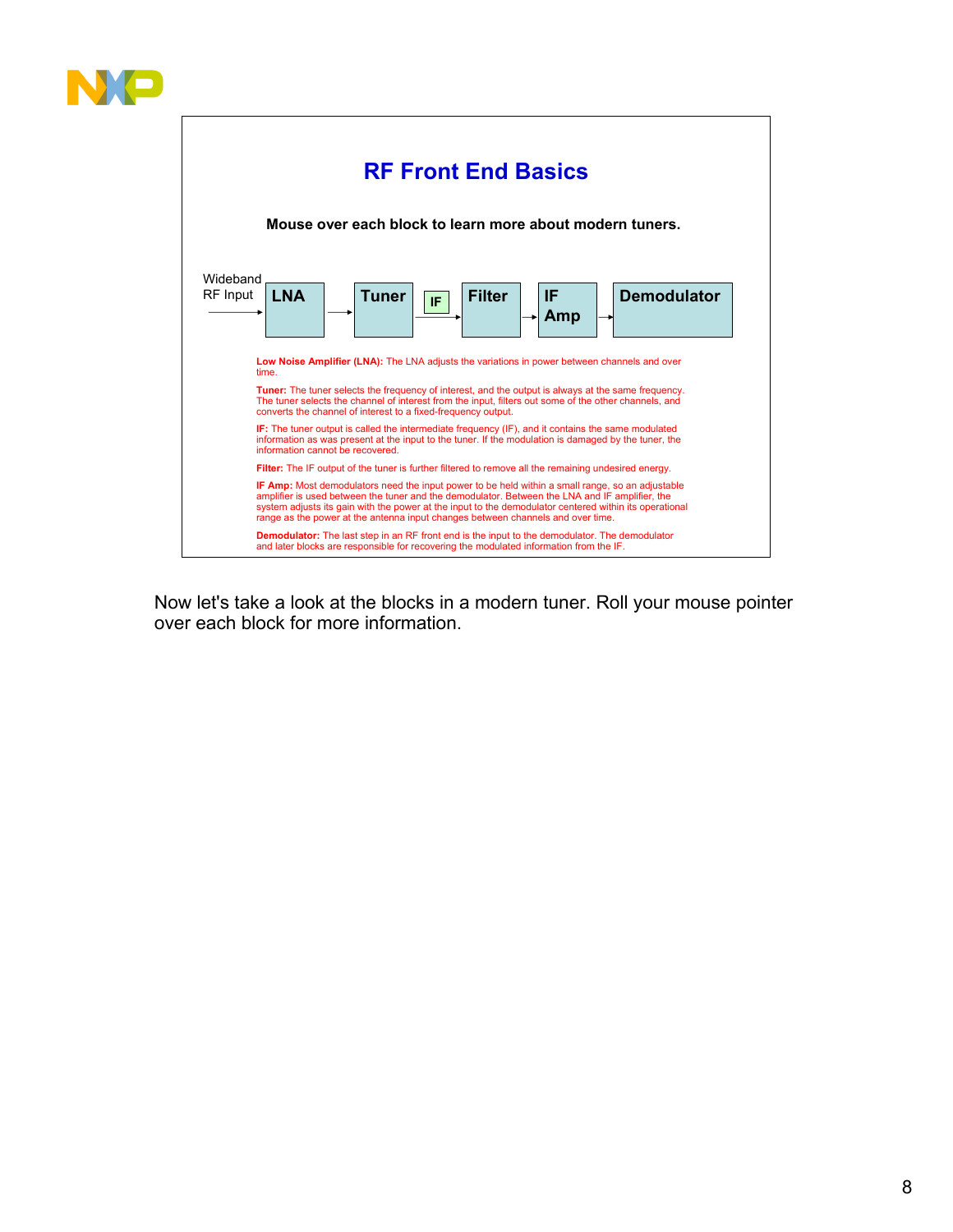



Now let's take a look at tuners in more detail. The mixer is the heart of the tuner. Although the math is simple arithmetic, much can be done with a mixer. The mixer generates two output signals from two input signals as well as passing the input signal.

In the radio world, the input signals are commonly called RF and local oscillator (LO). The LO signal is a clean sine wave, while the RF signal has some form of modulation applied in order to carry information. The mixer output contains the same modulation as the RF input, but at a new carrier frequency as determined by the sum or difference of the RF and LO frequencies.

The generated signals are the sum and difference of frequencies of the input signal. In most tuners, only one of the output signals is used. The modulation on the input signal is also passed through this mixer in the sum and difference outputs.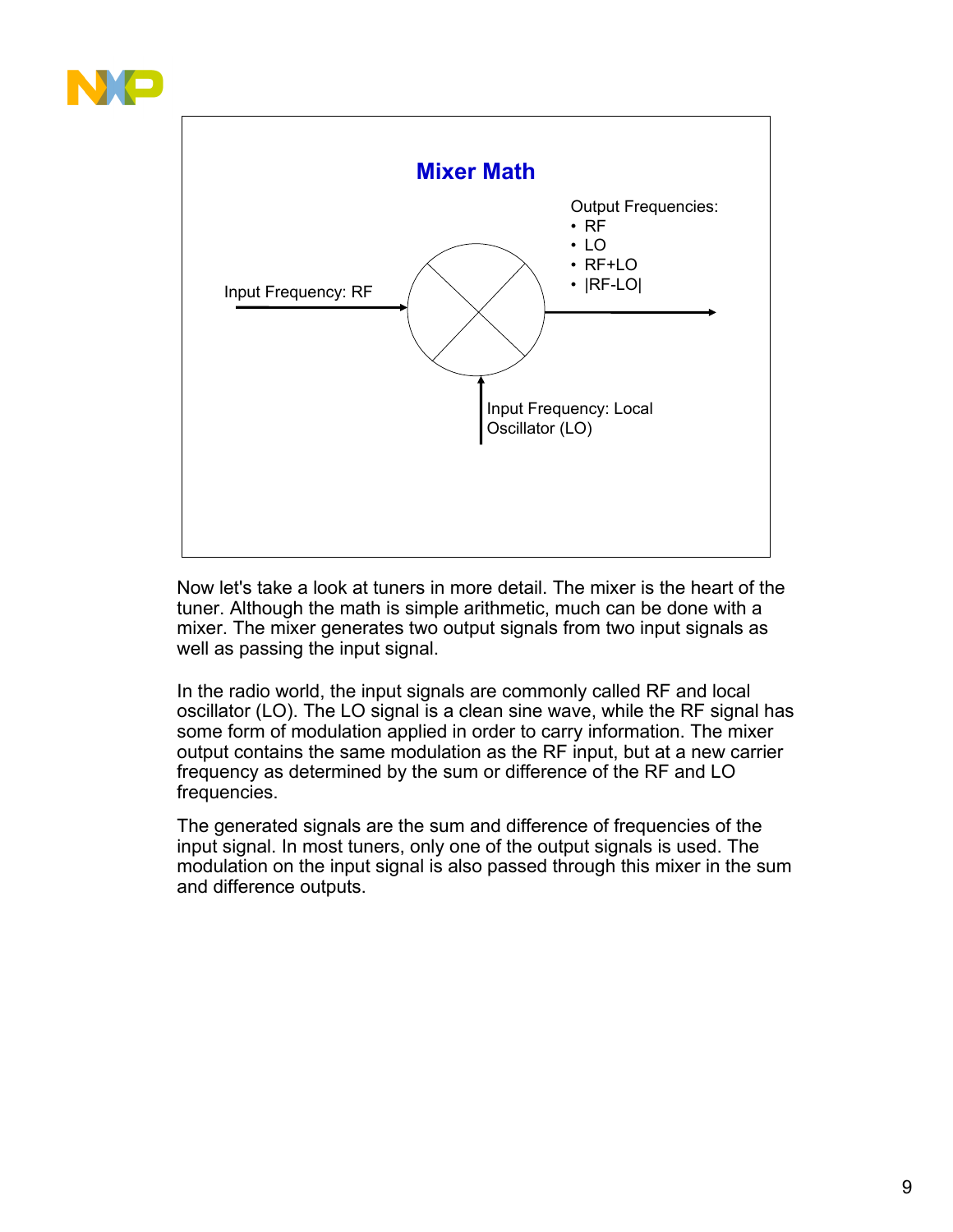



Here is an example of mixer math at work. In this system, a high-frequency RF signal input is reduced, or down converted, to a lower IF. The variablefrequency Phase Locked Loop (PLL) that generates the LO gives it the ability to tune. As different channels are desired by the user, the PLL's frequency is changed.

In this example, the desired frequency is 320 MHz, and the IF input to the demodulator is 40 MHz. Thus, the PLL must be set to 280 MHz in order to down convert the 320 MHz to 40 MHz. This example uses the difference frequency. The 600 MHz output from the mixer, the sum component, may need to be filtered before it reaches the demodulator, depending on the design of the demodulator. This type of tuner is called a single conversion down conversion because it's only using one mixer and because the input frequency is reduced, or lowered, to a lower frequency. This type of tuner was used in legacy TV sets.

Translating the input RF signal (320 MHz) to a lower frequency (40 MHz) is called a down conversion. Using a PLL frequency (280 MHz) that is below the input frequency (320 MHz) is called low side injection.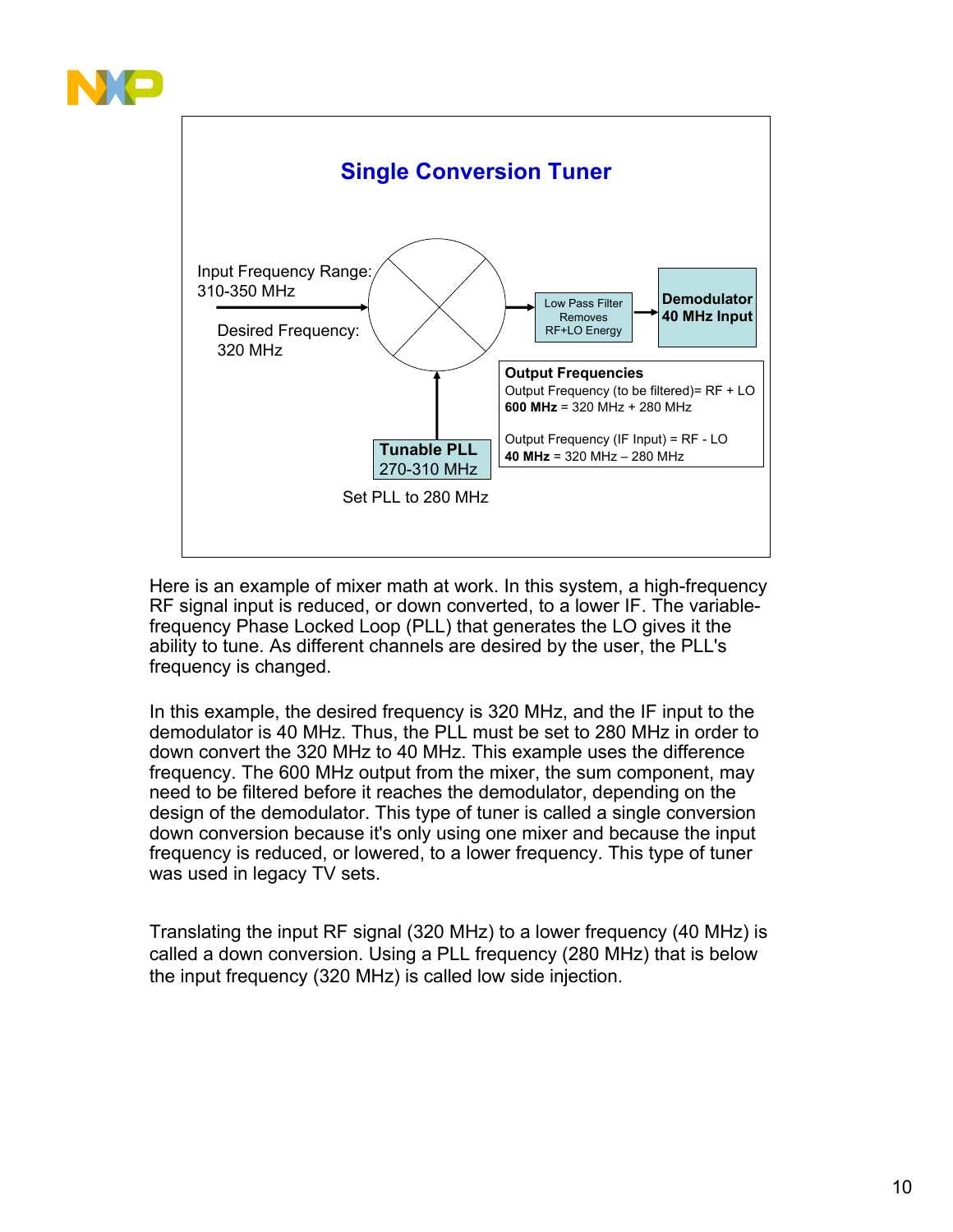



Now consider what happens with the same system if energy is present at 240 MHz. In this case, the difference product also results in a 40 MHz output at the input to the demodulator. Both 240-MHz and 320-MHz signals result in an IF of 40 MHz. If the energy is present at both frequencies at the input, the IF output will be an incomprehensible mess to the demodulator. The negative sign in the absolute value equation indicates that a spectral inversion occurs.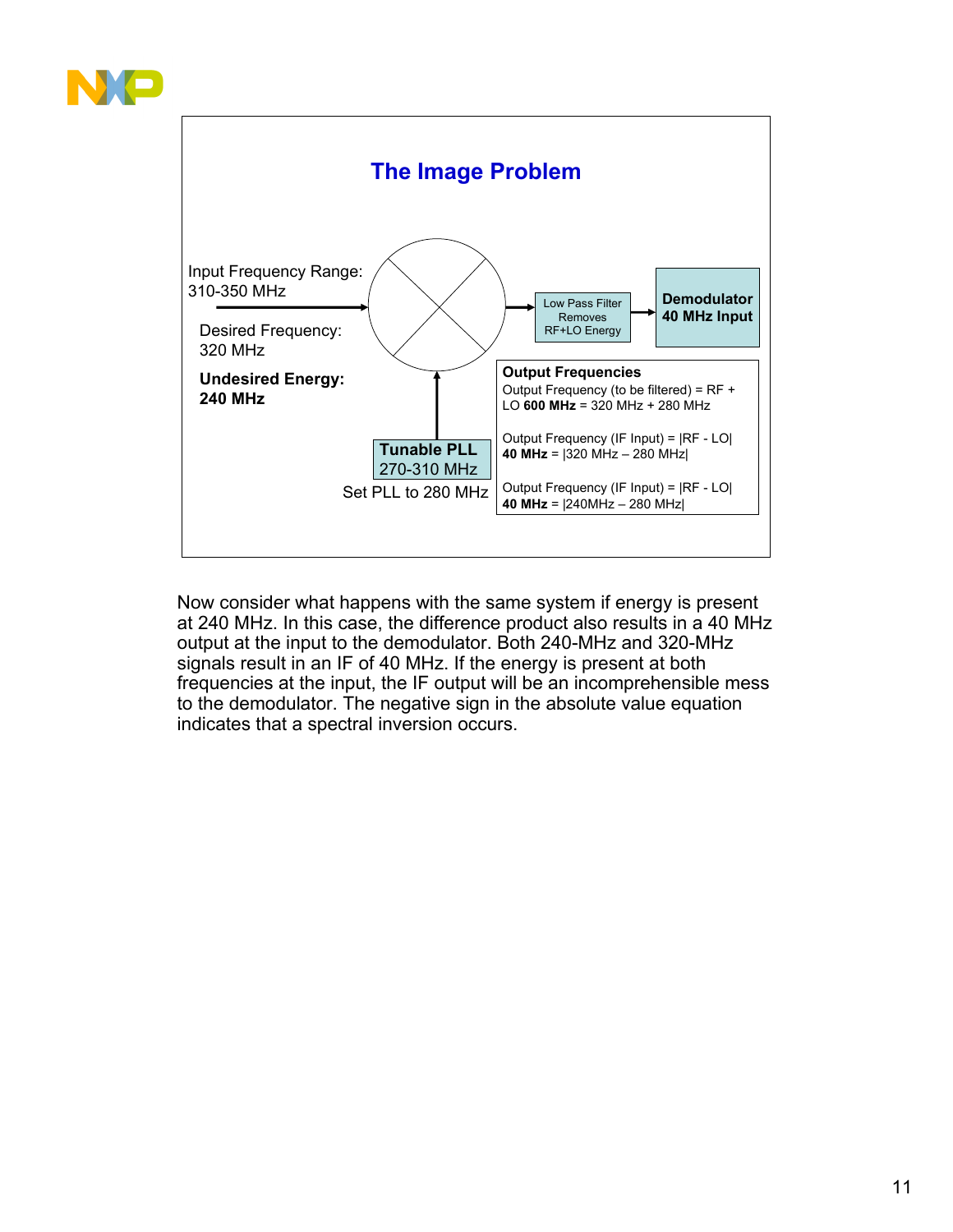



Another way to look at the problem of image is to look at a spectrum plot. In this graph, the image frequency is the same distance from the LO as the RF frequency. This also holds true with high-side injection. To prevent the image energy from reaching the IF frequency, it must be filtered before the mixer. Tracking filters are one method of removing the image energy. However, as described earlier, they are undesirable in modern electronics.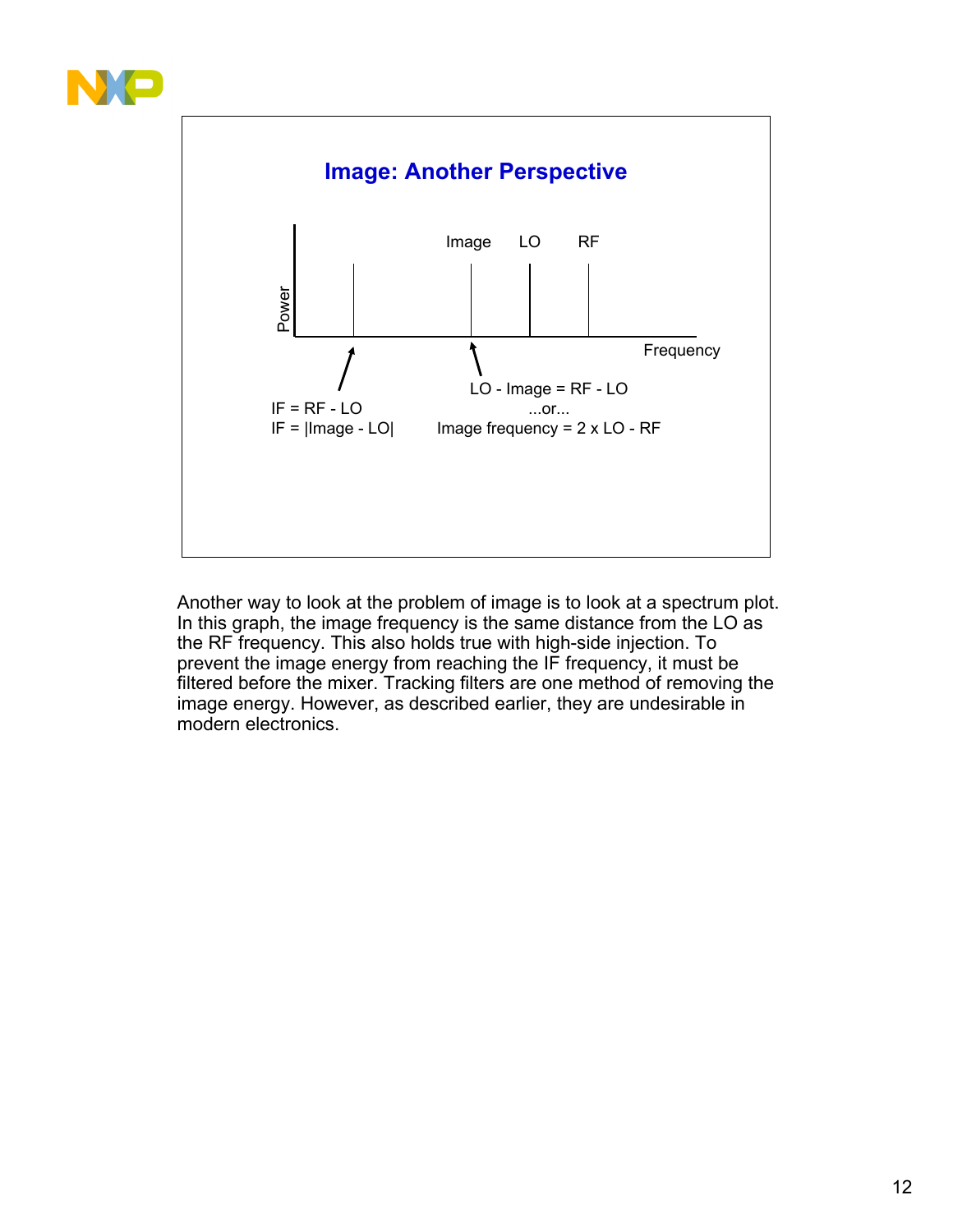



Image energy must be filtered before the mixer, otherwise it cannot be removed later. In this example, the band pass filter that allows 310 MHz to 350 MHz would do the trick. However, in a real cable system, the input frequency is much larger than the 40-MHz band shown in the example. This means a series of tracking filters would be necessary and they can be expensive and may perform unpredictably. If the image frequency can be moved further from the desired RF band, the requirements on the filter can be reduced. One way to move the image frequency is by careful selection of the IF and LO frequencies. However, this results in tighter constraints and higher costs in other parts of the RF circuitry.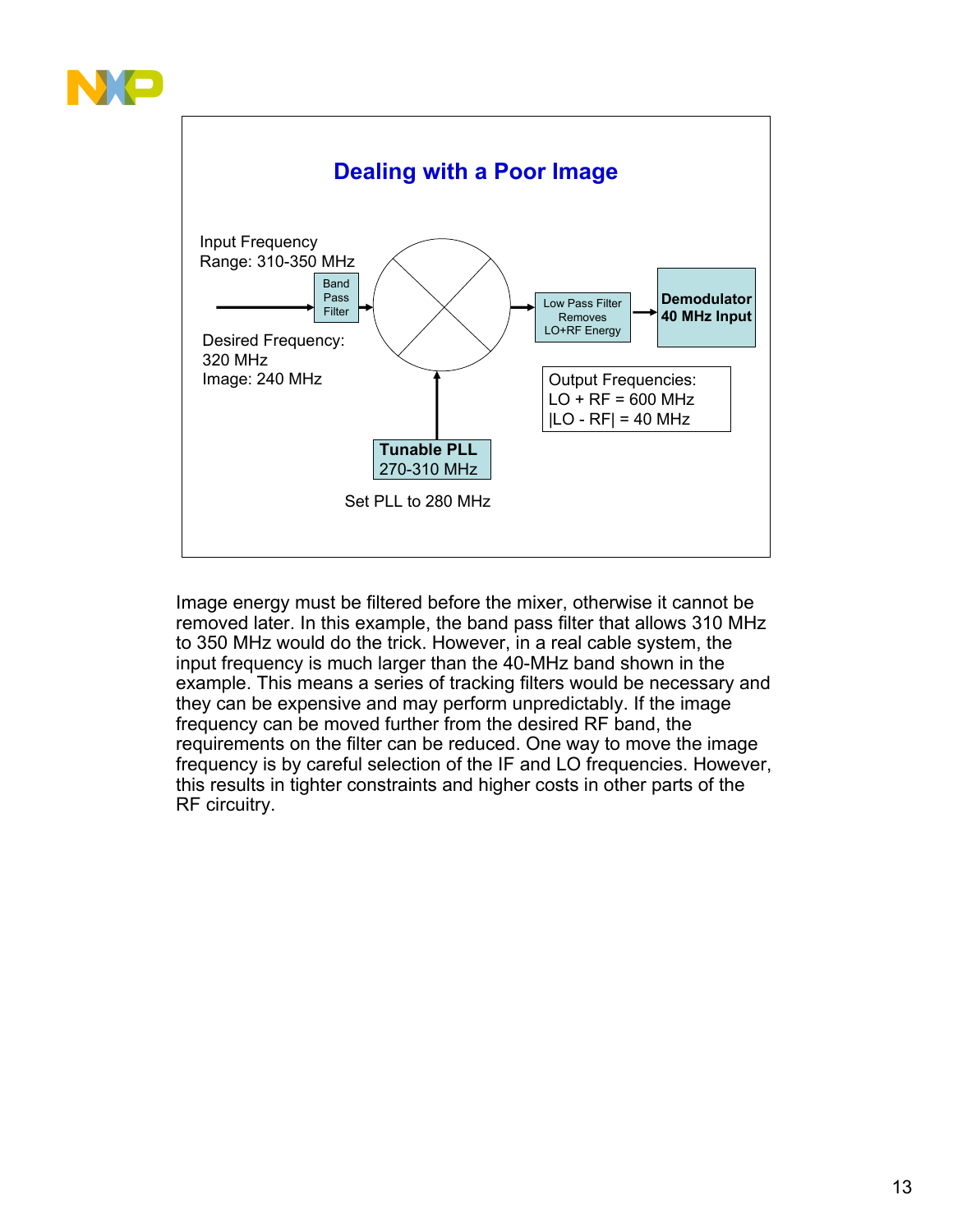



One way to reduce the requirements on the image filter is to move the image frequency far away from the desired frequency. This can be done by using an up conversion in which the desired frequency is changed to a much higher frequency. Because of the way the arithmetic works, the image frequency is far away from the band of interest, so the filter can be a simple low pass filter instead of a band pass or complex tracking filter array.

In this example, instead of converting the desired input of 320 MHz to an output of 40 MHz, the IF is going to be up at 1 GHz. In this case, our PLL is set to 1320 MHz, which means the difference frequency gives us our desired IF. However, the IF is now at a very high frequency that is impractical or probably even impossible to demodulate. So the requirements on the filter have eased, but the requirements on the demodulator have increased. Roll you mouse pointer over the output frequency formulas to see the calculations.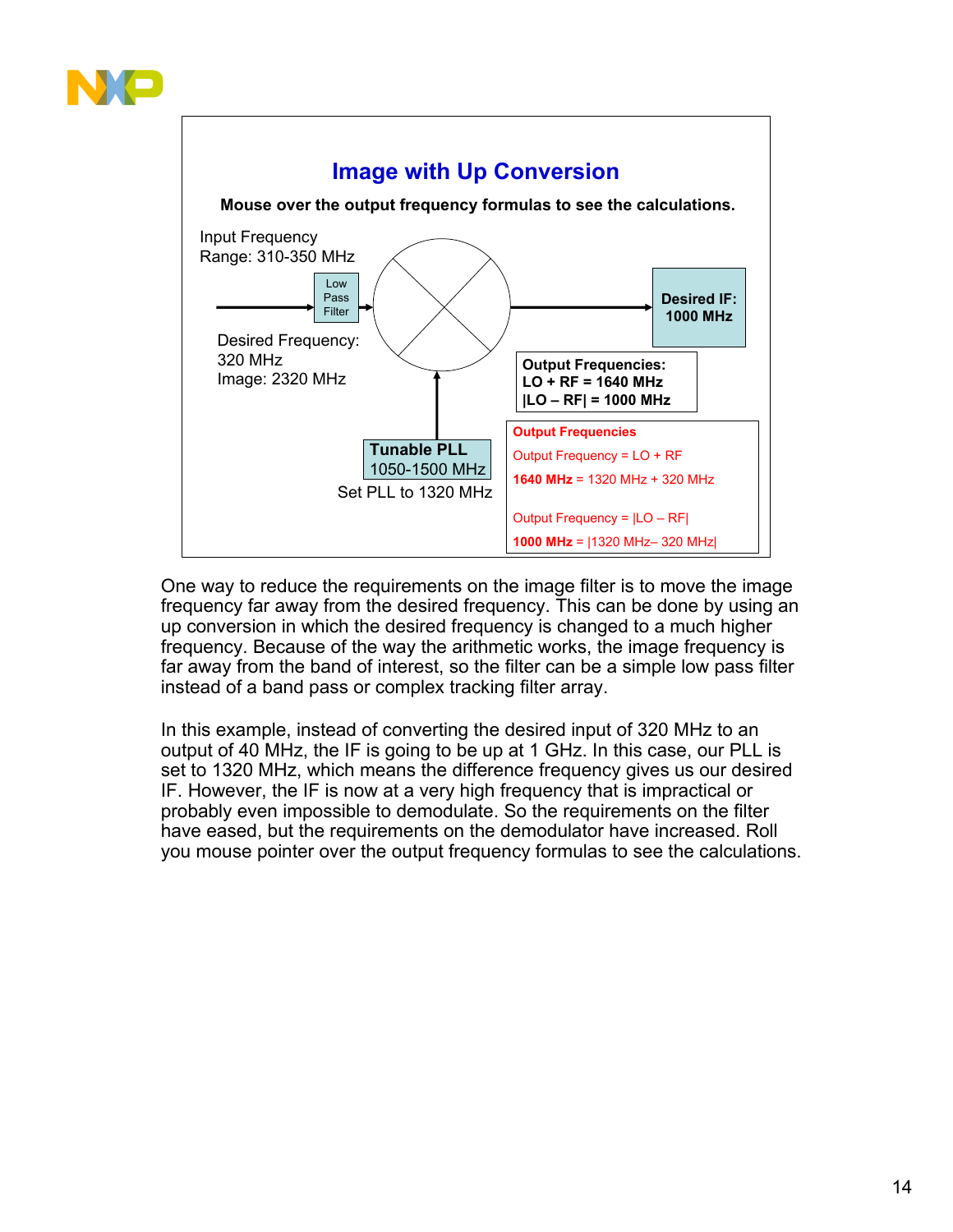

Consider this question regarding mixer math.

## Correct.

The formulas for the output frequencies are output frequency  $=$  LO  $+$  RF and output frequency =  $|LO - RF|$ . Therefore the two output frequencies are 616 MHz and 44 MHz.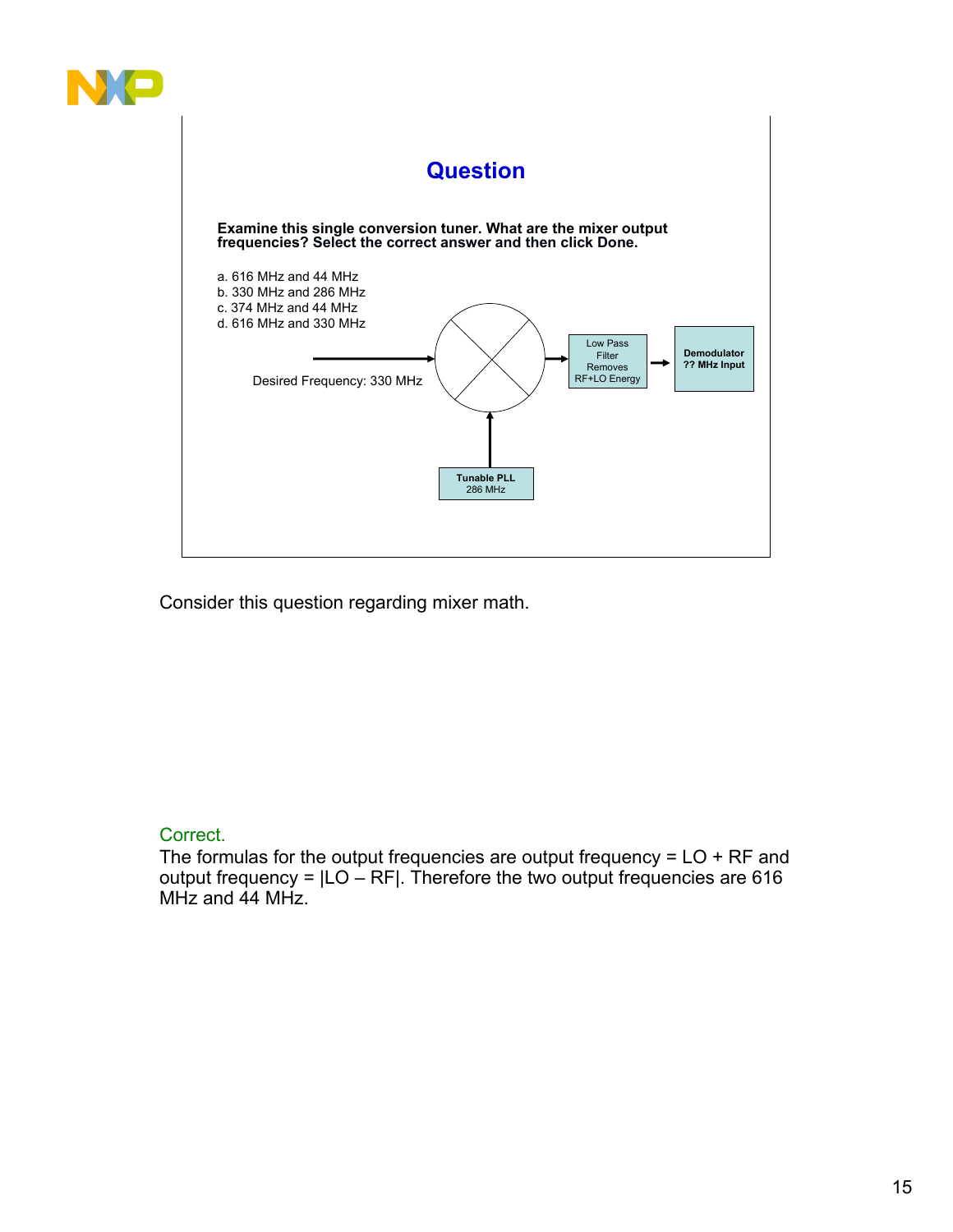



The dual conversion tuner provides an excellent method to deal with images across a wide band of input frequencies. It provides the wide image frequency separation shown with an up conversion mixer, while the following down conversion mixer provides a suitable IF for the demodulator.

The first mixer up converts the signal to a frequency above the highest desired signal in the input spectrum. The output of the first mixer is always at a fixed frequency, called the first IF.

By using a first LO that is well above the highest frequency in the input to up convert the RF, the image frequency is well above the input band. This means the filter before the first mixer is not even needed in many cases.

Because the first IF and second IF are fixed, the image frequency for the second mixer is also fixed. The band pass filter removes the second IF image frequency.

The difficulty with this tuner is the first IF and first LO are at frequencies above the highest frequency in the input band, which means the IF and LO frequencies set the system performance requirement. CMOS processes have been able to meet these requirements in a cost-effective manner for broadband applications. With a dual conversion tuner, just as you saw in the previous example with up conversion, the first IF output is at a high frequency. The second mixer brings it back down to a frequency that can be easily demodulated. This process greatly reduces the filter constraints on the front end.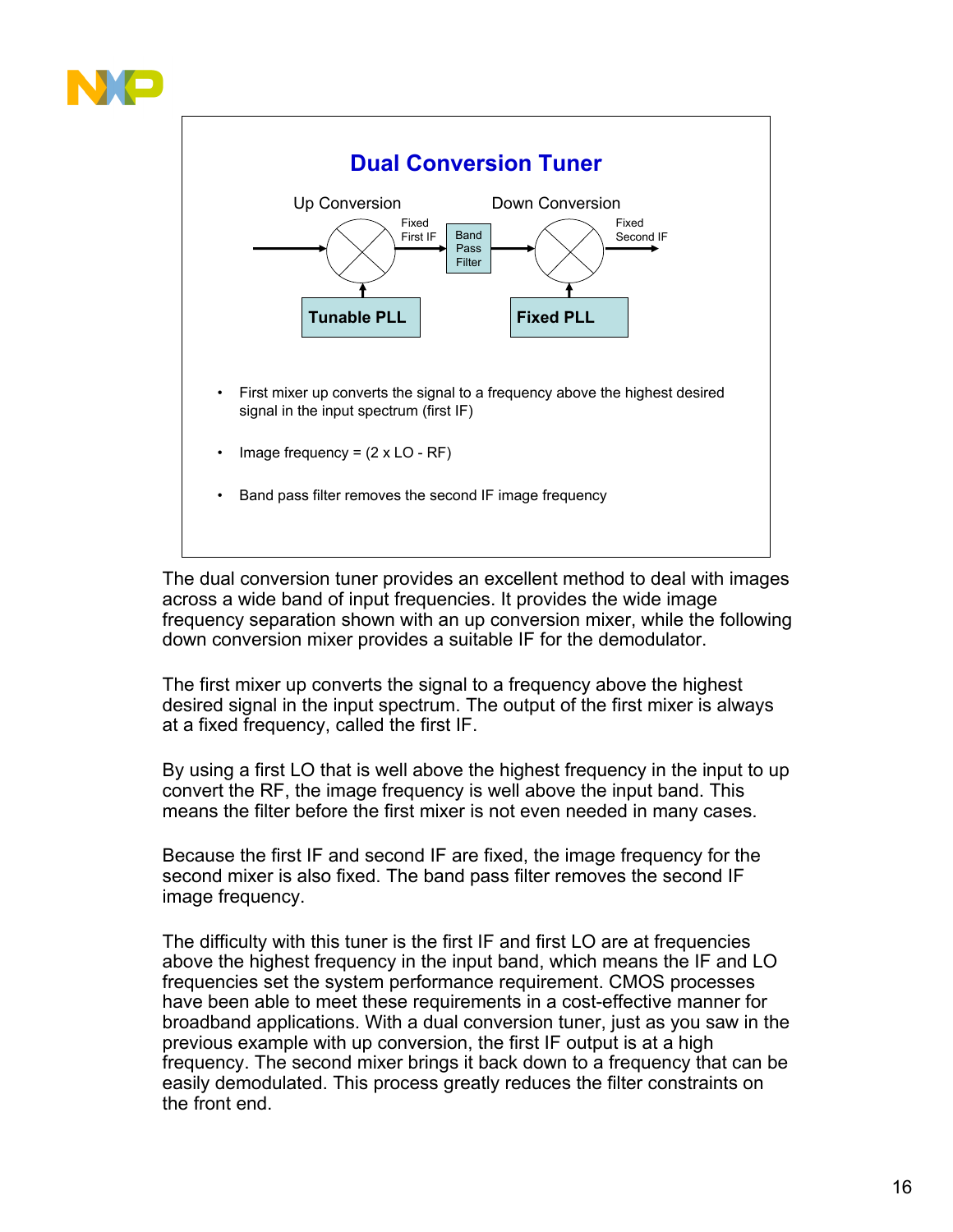



The math behind the dual conversion tuner is still simple arithmetic from the basic mixer. However, because each mixer has image frequencies associated with it, the number of arithmetic terms is much greater than in the single conversion mixer.

First we must define the channel of interest and the desired output frequency. We will assume an input channel at 80 MHz and an output IF of 44 MHz. Further, we must know the desired first IF of the system. With our tuner, the IF is 1120 MHz. Now let's work through the forward-path math to determine the LO frequencies we'll need for this configuration.

To up convert the input of 80 MHz to 1120 MHz, we'll use a first LO of 1200 MHz. Remember, we're using the difference output from the mixer. This produces our first IF of 1120 MHz.

Next this IF must be down converted to the desired output frequency of 44 MHz. The second LO of 1076 MHz provides this result. Since the first IF is always 1120 MHz, the second LO does not change as the different input channels are tuned. All tuning is accomplished by changing the first LO.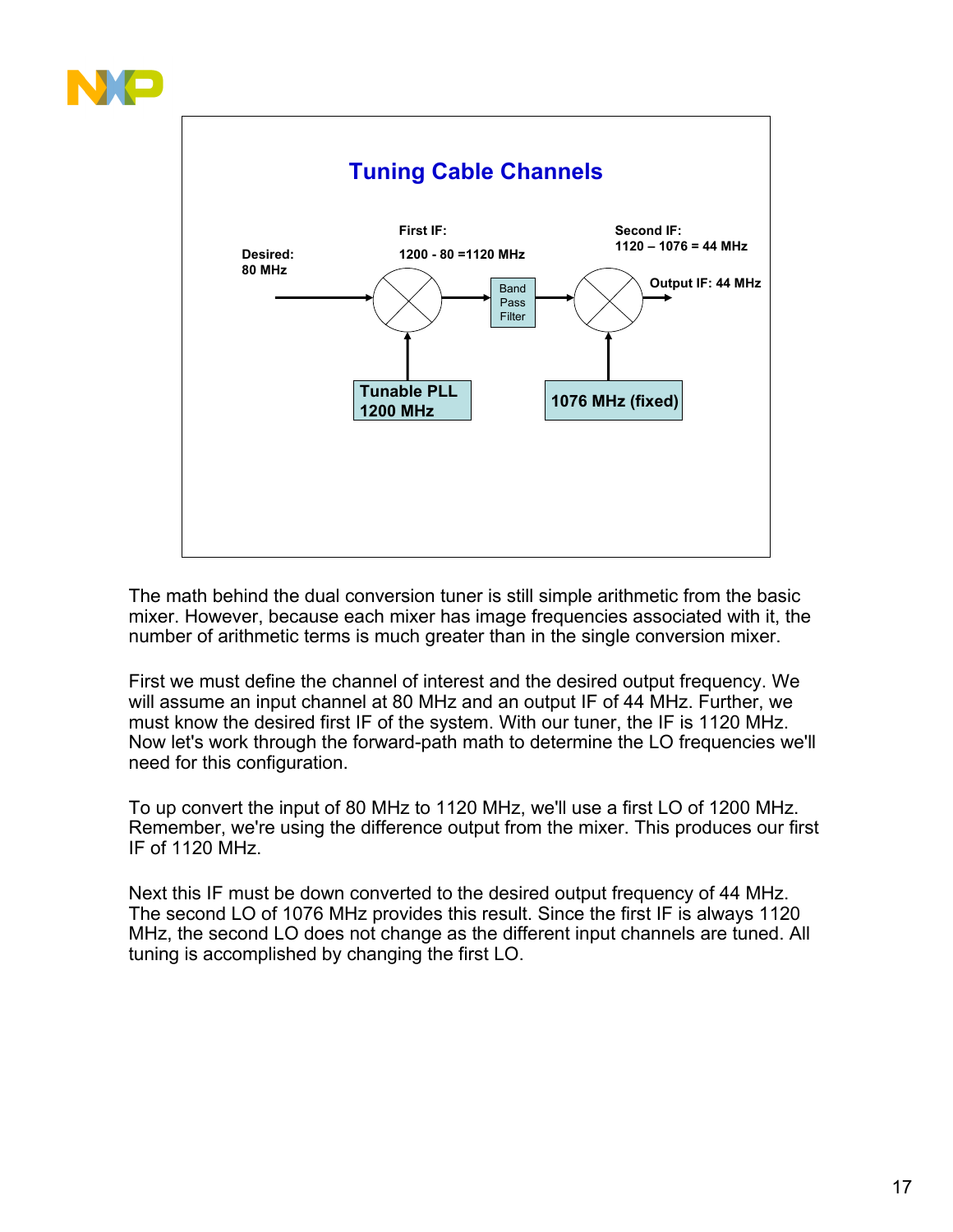



Now let's consider what happens with the image frequencies in this system. In a dual conversion tuner, there are two image frequencies: one for the first mixer and one for the second mixer. The image frequencies are different depending on the part of the system, and two image frequencies exist at the input to the tuner.

Here you can see the formula for calculating the image frequency for the first mixer. In this example, the result of this equation is 2320 MHz. Thus the difference frequency, 1200 MHz minus 80 MHz equals 1120 MHz. The image frequency for the first mixer also results in an output of 1120 MHz, since 2320 MHz minus the tuned LO of 1200 also results in 1120. In cable systems, there is very little energy at this high frequency, so we actually don't need a filter in front of the mixer.

The second mixer also has an image frequency. The same formula is now used to tell us that the image frequency for the second mixer is at 1032 MHz. Again, the absolute value of 1032 MHz minus the 1076 MHz for the LO of the second mixer would result in an output of 44 MHz. Both the 1032 MHz and the 1120 MHz input to the second mixer result in a 44MHz output. Roll your mouse pointer over Image frequency  $= 2 \times LO$  - RF to see the calculations for the first and second IF image.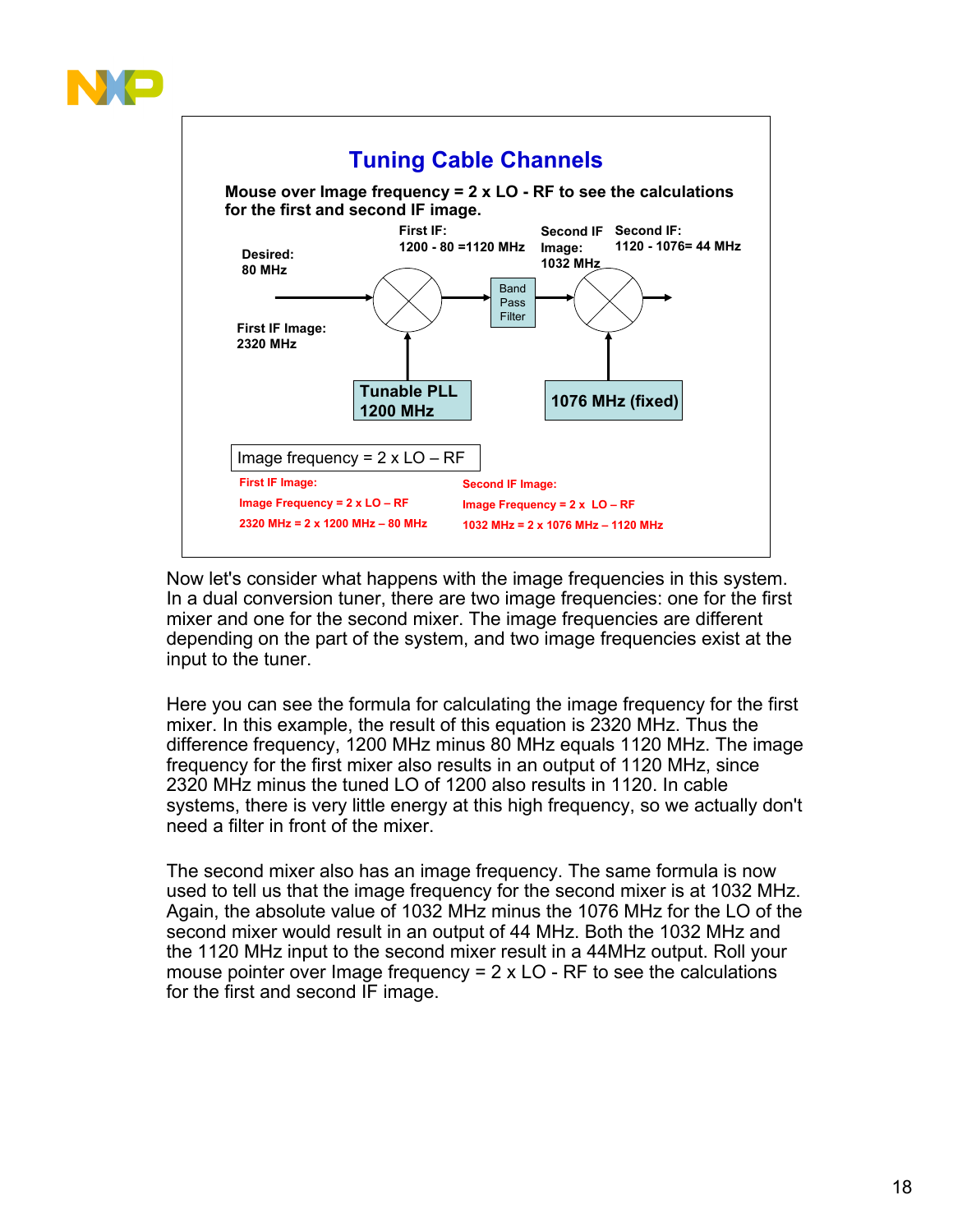![](_page_18_Figure_0.jpeg)

Now let's take a look at how we can prevent energy at 1032 MHz from reaching the second mixer, and how we would actually have energy present at 1032 MHz at the input to the second mixer. The only way for energy to reach the input to the second mixer is from the output of the first mixer.

To have energy at 1032 MHz at the input to the second mixer, the first mixer must have up converted energy at its input to 1032 MHz. By remembering that the output of any mixer is its RF minus LO, we can calculate the input frequency for a desired output frequency as LO minus the mixer output. In this case, the first LO is 1200 MHz, so the result of 1200 MHz minus 1032 MHz is 168 MHz.

This means that without filters, energy at 168 MHz at the input to the first mixer will be up converted by the first mixer to 1032 MHz. Since 1032 MHz is the image frequency for the second mixer, the 168 MHz at the input to the tuner is an image frequency for the second mixer. The advantage of the dual conversion tuner is that the second LO is fixed in frequency, which means that its image frequency is also fixed. That's the 1032 MHz.

In a broadband system, energy is almost always present at 168 MHz because there are so many channels. It's almost guaranteed that the first up conversion will result in image energy at 1032 MHz. We must use a filter between the mixers to remove that energy; otherwise, the resulting output IF will be unusable.

Another advantage of the dual conversion tuner is that the second LO is fixed in frequency, which means that its image frequency is also fixed. Therefore, the filter to remove the image frequency is also a fixed-frequency device and tracking filters aren't necessary. The filter between the mixers accomplishes the work that was done by the tracking filters in the single conversion tuner. The band pass filter only needs to be wide enough to pass the signals of interest.

One minor problem is that in the tuner, the first IF actually does move around a little bit. Due to the use of a 25 MHz reference frequency, the first PLL tuning steps are made in 25 MHz steps. Since TV channels are spaced 6 MHz apart in the U.S., the first IF is actually not always centered on 1120 MHz: the wide band is actually about 30 MHz. To account for these small shifts in frequency, this tuner's second LO is also tunable. The band pass filter must be wide enough to account for the range of these possible first IFs (about 30 MHz).

With a dual conversion tuner, a wide range of input frequencies can be selected without the use of temperamental manually tuned tracking filters. A single band pass filter between the mixers replaces the tracking filters used in the old tuner designs. Today, the band pass filter is usually a surface acoustic wave (SAW) filter, which has performance characteristics similar to those of modern semiconductors. The advent of advanced silicon processes that can support the high first IF frequency enabled the creation of cost-effective dual conversion tuners.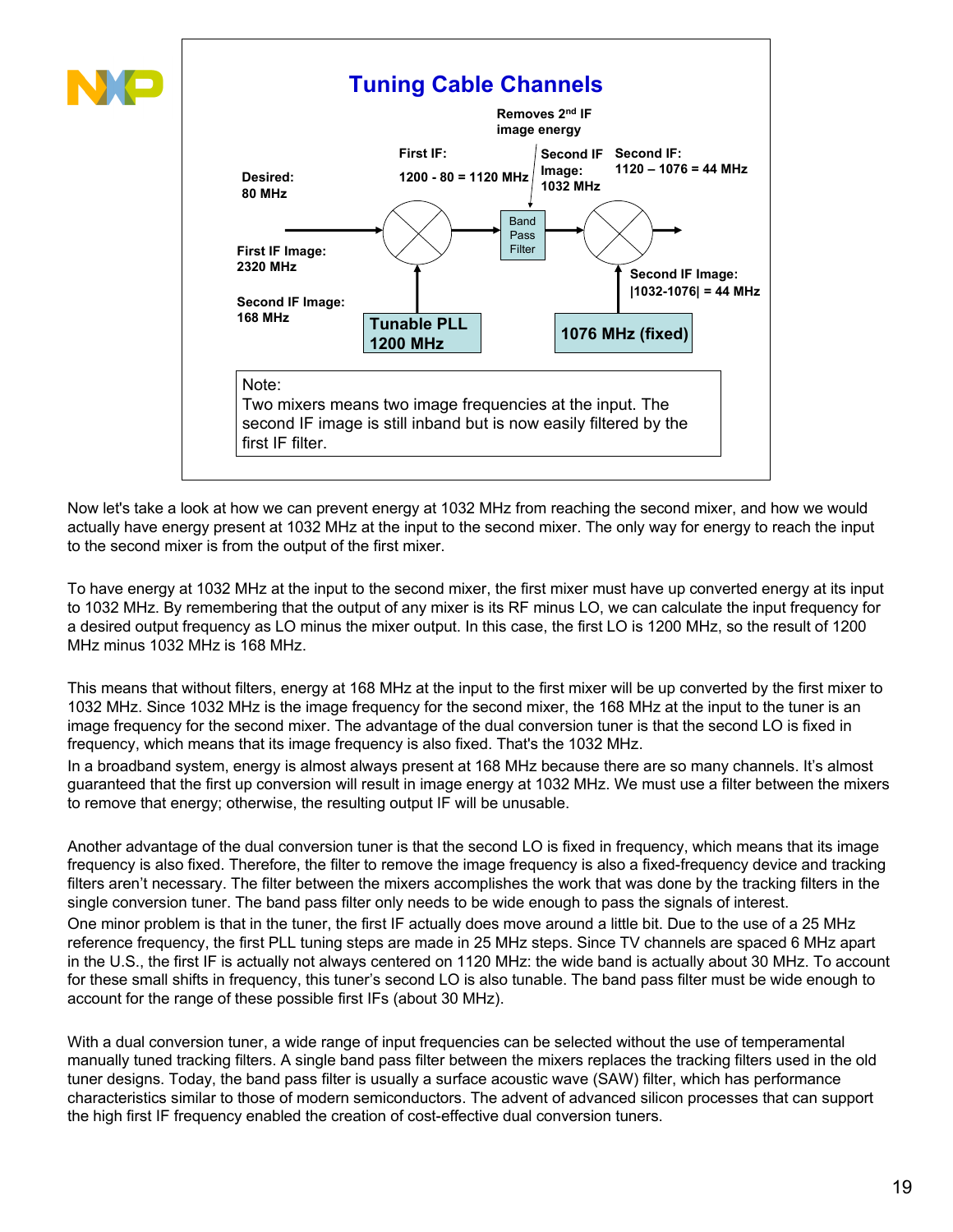![](_page_19_Picture_0.jpeg)

# **Question**

**What are the roles of the two mixers in the dual conversion tuner? Select the response that applies and click Done.**

- a. The first is a down conversion mixer that provides wide image frequency separation, while the second is an up conversion mixer that provides a suitable IF for the demodulator.
- b. The first is an up conversion mixer that provides a suitable IF for the demodulator, while the second is a down conversion mixer that provides wide image frequency separation.
- c. The first is an up conversion mixer that provides wide image frequency separation, while the second is a down conversion mixer that provides a suitable IF for the demodulator.

Consider this question regarding the dual conversion tuner.

## Correct.

The first mixer is for up conversion, and it provides wide image frequency separation, while the second mixer is for down conversion, and it provides a suitable IF for the demodulator.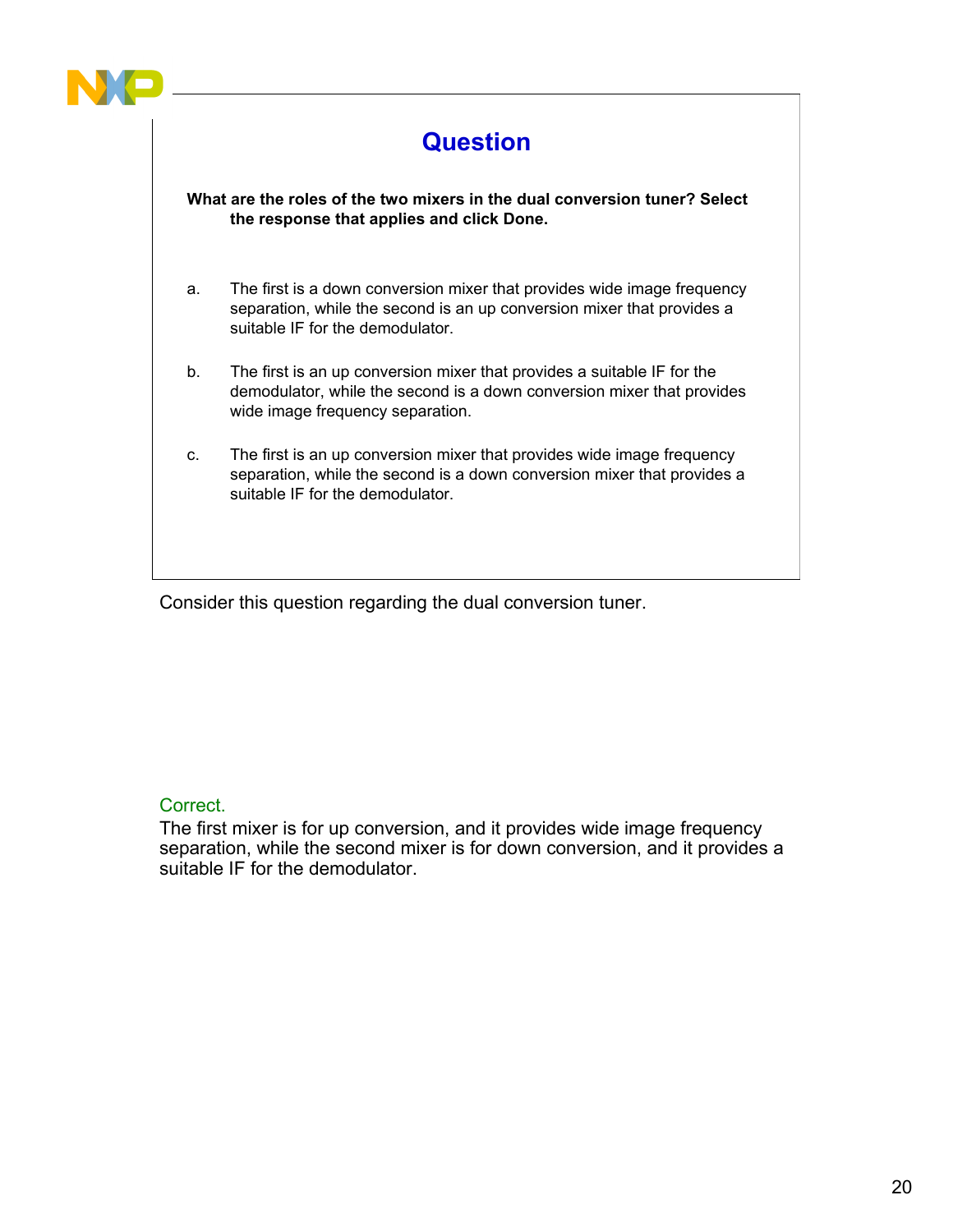![](_page_20_Picture_0.jpeg)

![](_page_20_Figure_1.jpeg)

Another aspect to consider is the gain control. The demodulator requires the power of its input signal to be in the middle of its analog-to-digital converter's range. Since input power can vary dramatically from channel to channel, day to night, and season to season, a level adjusting system is needed.

The traditional method is to have an adjustable gain stage before the tuner and an adjustable gain stage in the IF path. The demodulator provides an analog signal output that adjusts the gain of the amplifiers. Analog filters are used to determine which gain stage is adjusted. In this type of system, overall gain adjustments of 40 to 60 dB are possible, and either the RF LNA or the IF Automatic Gain Control (AGC) amplifier actively adjusts power. The RF input power that corresponds to the switch between the RF Gain Control and the IF Gain Control is called the attack point. Roll your mouse pointer over each amplifier for more information.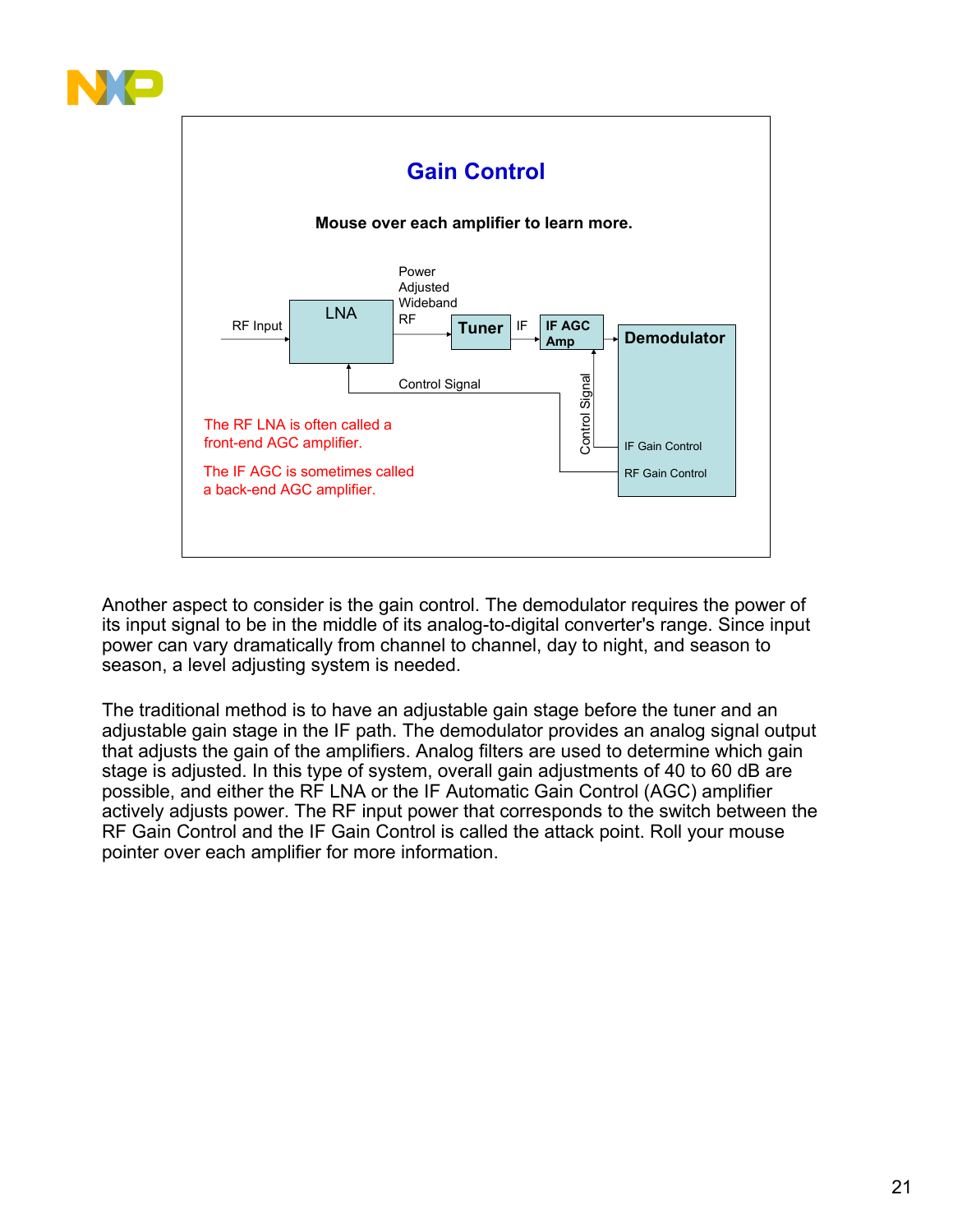![](_page_21_Picture_0.jpeg)

![](_page_21_Figure_1.jpeg)

Here you can see a system with what's called a 0 dBmV attack point. When the RF input power is very low, the RF front-end AGC gain is at maximum. As the input power rises, the IF AGC gain is reduced. At 0 dBmV, the IF gain is reduced to its minimum value. Above 0 dBmV, the IF gain is held constant while the RF gain is reduced. The choice of the attack point is a system design issue based on the overload characteristics of the various gain stages. This choice allows for the best noise figure for low-level signals while maintaining good performance with high-level signals. This approach is commonly called delayed AGC.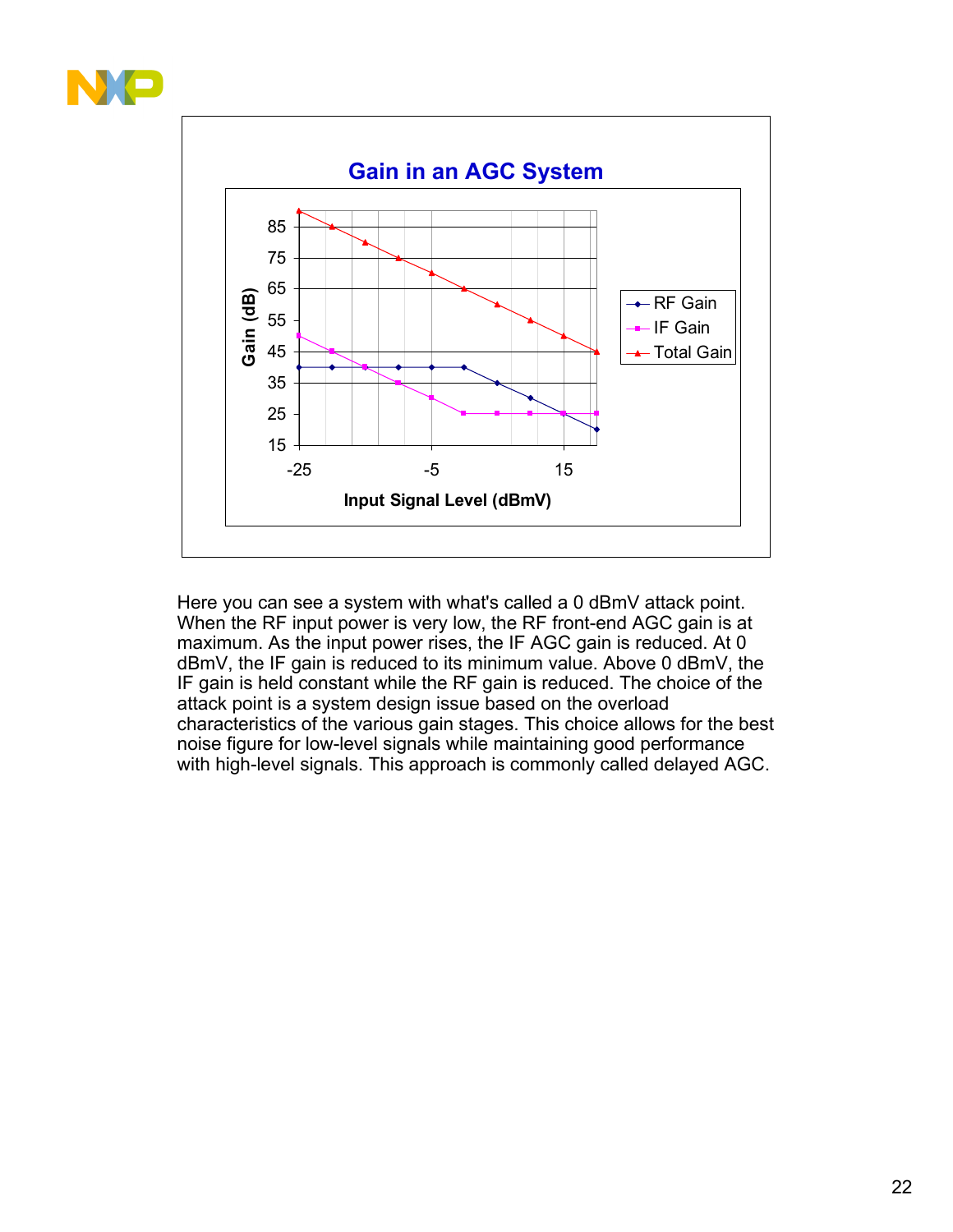![](_page_22_Figure_0.jpeg)

Let's look at Freescale Silicon Tuner products. Here you can see a block diagram of the Gen2 Silicon Tuner IC, part number MC44C801. This is a dual conversion tuner. In simplest terms, this device takes in RF signals in the 50 MHz to 861 MHz range and converts them to an IF between 36 MHz and 46 MHz for output. The standard IF frequency used in North and South America as well as South Korea is 44 MHZ to 45 MHz; 58 MHz in Japan, and 36 MHz to 39 MHz in the rest of the world.

Roll your mouse pointer over each numbered arrow to learn more about the MC44C801's features.

The MC44C801 is driven by an external single 5V supply and a 25-MHz crystal. The on-chip 22-bit data register is set with predetermined system values via the serial peripheral interface (SPI) interface bus.

RF signals in the 50 MHz to 861 MHz range are input to the device. At this point, a predetermined amount of gain is added to the signal via the variable gain LNA. As the signal reaches the up conversion mixer, it is mixed with input from the first LO. The signal is up converted to a frequency in the 1120 MHz range and sent off chip to an external filter. In this example, the external filter is a 1120-MHz SAW filter. This eliminates any unwanted images, making further processing much easier. The signal is brought back on chip to pass through the down conversion mixer with input from the second LO. Now, the IF signal is in the 36 MHz to 46 MHz range, and it is output from the chip for further system processing.

Using this device has significant benefits. The integration surrounding the two LOs (VCO 4 and 5) eliminates the need for additional costly, precision components. The MC44C801 device has also eliminated the need for high voltage (30V) and analog (9V) supplies.

Click "MC44**C**801" to see an enlarged view of this block diagram.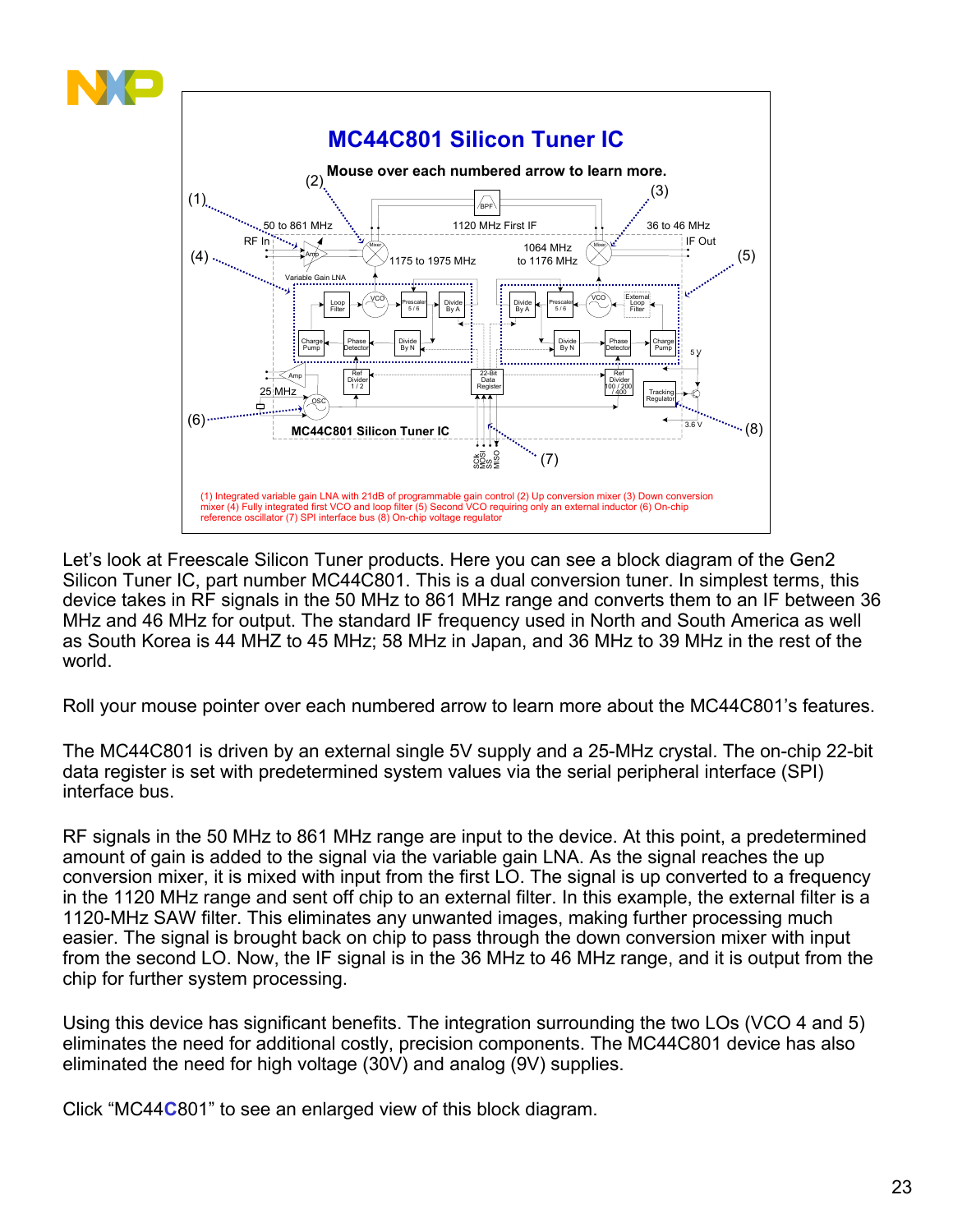![](_page_23_Picture_0.jpeg)

![](_page_23_Figure_1.jpeg)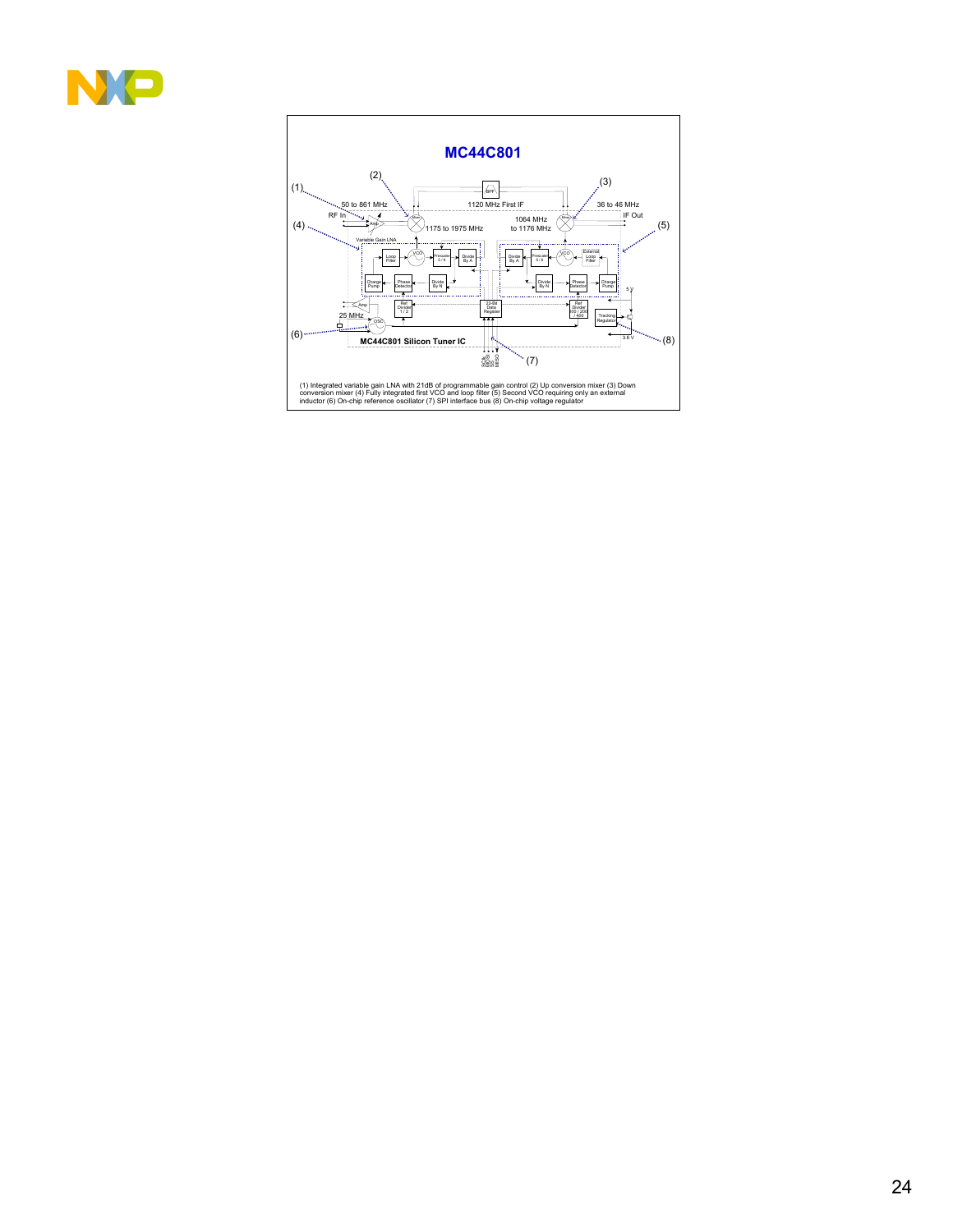![](_page_24_Picture_0.jpeg)

# **MC44C801 Key Performance Specs**

| <b>Parameter</b>              | <b>MC44C801</b>                                                                                                                                                                                                                                                                                                                                                                                                                                                             |
|-------------------------------|-----------------------------------------------------------------------------------------------------------------------------------------------------------------------------------------------------------------------------------------------------------------------------------------------------------------------------------------------------------------------------------------------------------------------------------------------------------------------------|
| <b>Frequency Range</b>        | 50 to 861 MHz                                                                                                                                                                                                                                                                                                                                                                                                                                                               |
| <b>Conversion Gain</b>        | 38 dB                                                                                                                                                                                                                                                                                                                                                                                                                                                                       |
| <b>Gain Control Range</b>     | 21 dB                                                                                                                                                                                                                                                                                                                                                                                                                                                                       |
| Noise Figure                  | $< 6$ dB                                                                                                                                                                                                                                                                                                                                                                                                                                                                    |
| <b>CSO</b>                    | @-4 dBmV, -66 dBc                                                                                                                                                                                                                                                                                                                                                                                                                                                           |
| <b>CTB</b>                    | @-4 dBmV, -63 dBc                                                                                                                                                                                                                                                                                                                                                                                                                                                           |
| Cross-modulation              | @-4 dBmV, -58 dBc                                                                                                                                                                                                                                                                                                                                                                                                                                                           |
| <b>Passband Gain Flatness</b> | $+0.5$ dB<br>$\label{eq:3.1} \begin{split} \mathcal{L}_{\mathcal{A}}(\mathcal{A},\mathcal{A},\mathcal{A},\mathcal{A},\mathcal{A},\mathcal{A},\mathcal{A},\mathcal{A},\mathcal{A},\mathcal{A},\mathcal{A},\mathcal{A},\mathcal{A},\mathcal{A},\mathcal{A},\mathcal{A},\mathcal{A},\mathcal{A},\mathcal{A},\mathcal{A},\mathcal{A},\mathcal{A},\mathcal{A},\mathcal{A},\mathcal{A},\mathcal{A},\mathcal{A},\mathcal{A},\mathcal{A},\mathcal{A},\mathcal{A},\mathcal{A},\math$ |
| Sideband Noise @ 10 kHz       | $-94$ dBc/Hz<br>and the second contract of the second                                                                                                                                                                                                                                                                                                                                                                                                                       |

Here are some important performance specifications for you to remember because they can demonstrate to customers how the MC44C801 can be valuable in their implementations.

Let's highlight some of these features. The frequency range provides support for the majority of TV channels. The key performance figures of the MC44C801 are its noise figure, CSO and CTB. In today's environment, a CSO and CTB of greater than 60 dB is very good; in fact, it is required in the majority of current tuning systems. The MC44C801 exceeds this requirement and provides the functionality and performance specifications that customers look for when trying to solve this portion of a system design.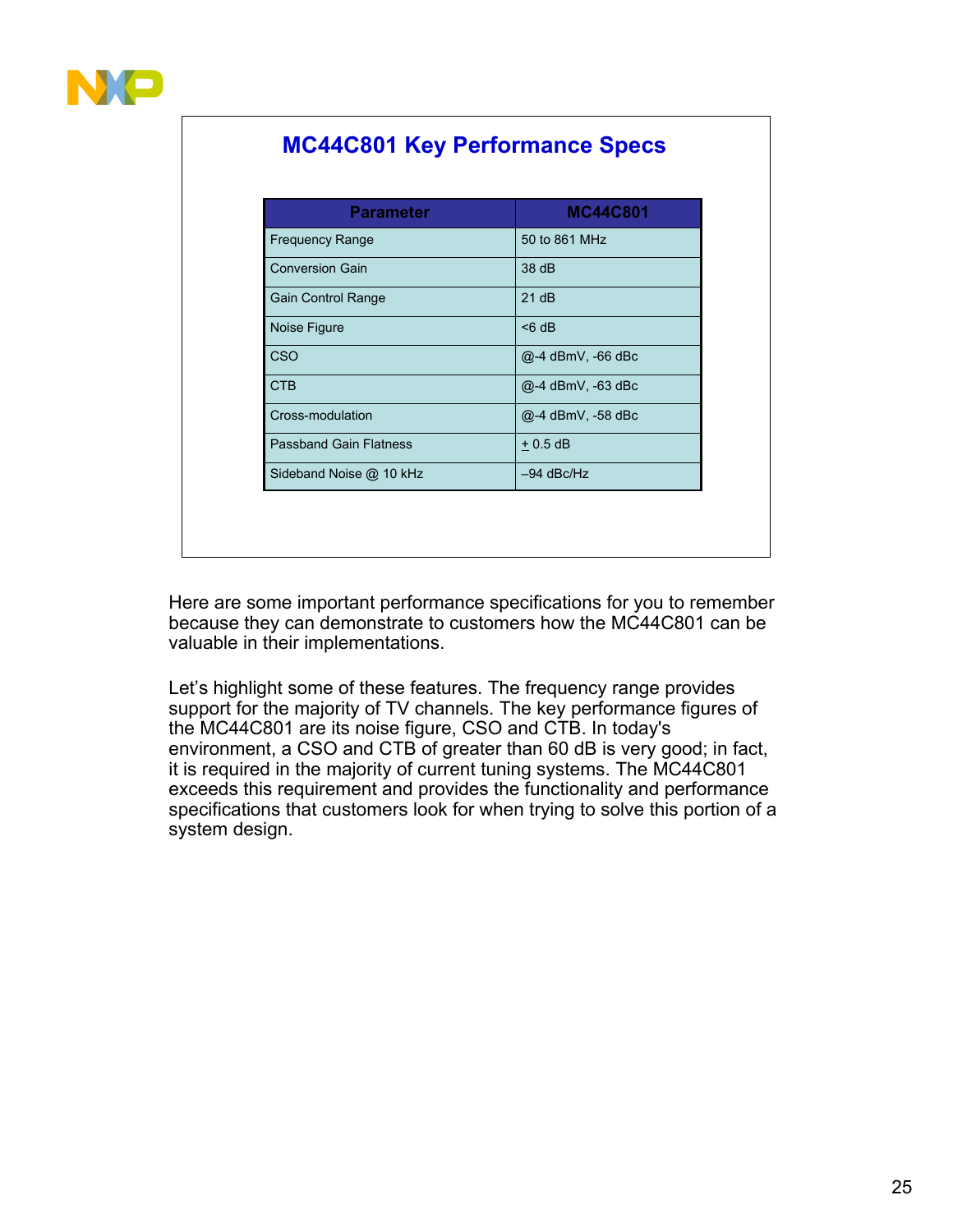![](_page_25_Picture_0.jpeg)

![](_page_25_Figure_1.jpeg)

In the MC44C801 dual conversion silicon tuner, a digitally controlled LNA is included in the front end. The LNA can be programmed through the SPI port to provide between -9 dB and +12 dB of gain.

Unlike the traditional analog AGC approach, a microprocessor is involved in the AGC process. In this system, the demodulator controls the back-end IF AGC through the standard analog method while the processor controls the front-end AGC. The processor is able to calculate the input power of the two channels and then set the front-end gain appropriately. A combination of laboratory and factory calibration makes this method work.

For a given design, each of the contributors to gain variation can be measured and calibrated in the lab. For example, the front-end gain is known by the set point applied to it. The tuner and IF gain can be measured and compensated for, if necessary. IF AGC amps are usually operated in the linear range so the processor can determine the gain of the AGC amp by reading the demodulator's gain control register.

The end result of all of these measurements and calibrations is that the processor can infer the input power by knowing the LNA setting, AGC control register value, tune frequency, and mixer settings. This technique has been successfully used to meet DOCSIS 2.0 requirements of +/- 3 dB of accuracy for power measurements. A version of this power management software is delivered with the evaluation kit (EVK).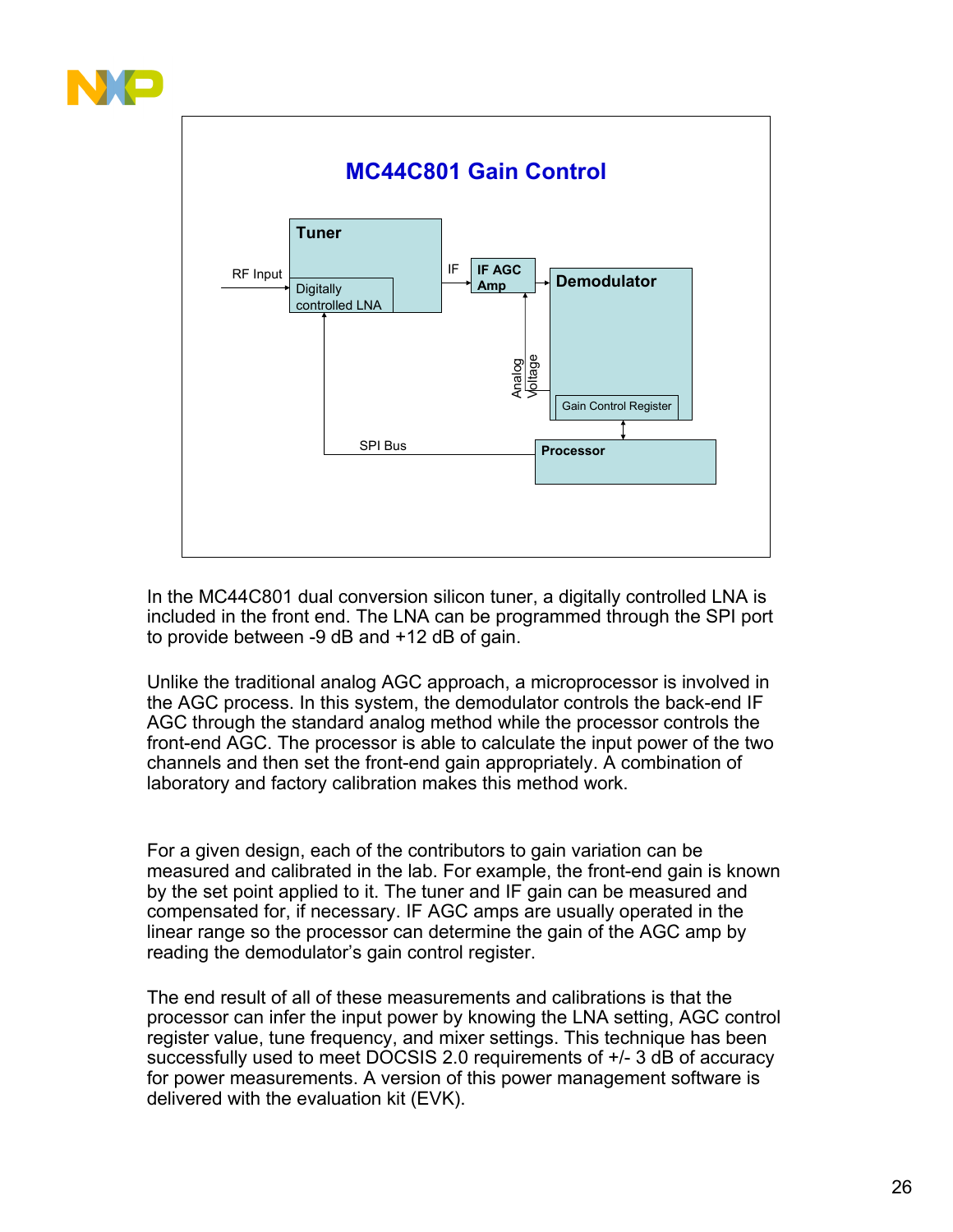![](_page_26_Figure_0.jpeg)

#### **Question Does this block diagram accurately represent how RF signals flow through the MC44C801? Click Done when you are finished.** Amp BPF **Yes**  50 to 861 MHz 1120 MHz First IF 36 to 46 MHz  $RF \text{ In }$  IF Out  $Mixer \sim 1064 \text{ MHz}$  MHz **No** to 1176 MHz 1175 to 1975 MHz VCO **External** VCO Loop escaler Divide<br>5/6 Divide Divide  $\left|\leftarrow\right|$  Presca Loop oua<br>5/6  $5/6$ Filter Filter Done

Here is a question to check your understanding of RF signals and the MC44C801 tuner.

## Correct!

This diagram does not accurately represent the MC44C801. In the MC44C801, the variable gain LNA is located between the RF In and the first mixer.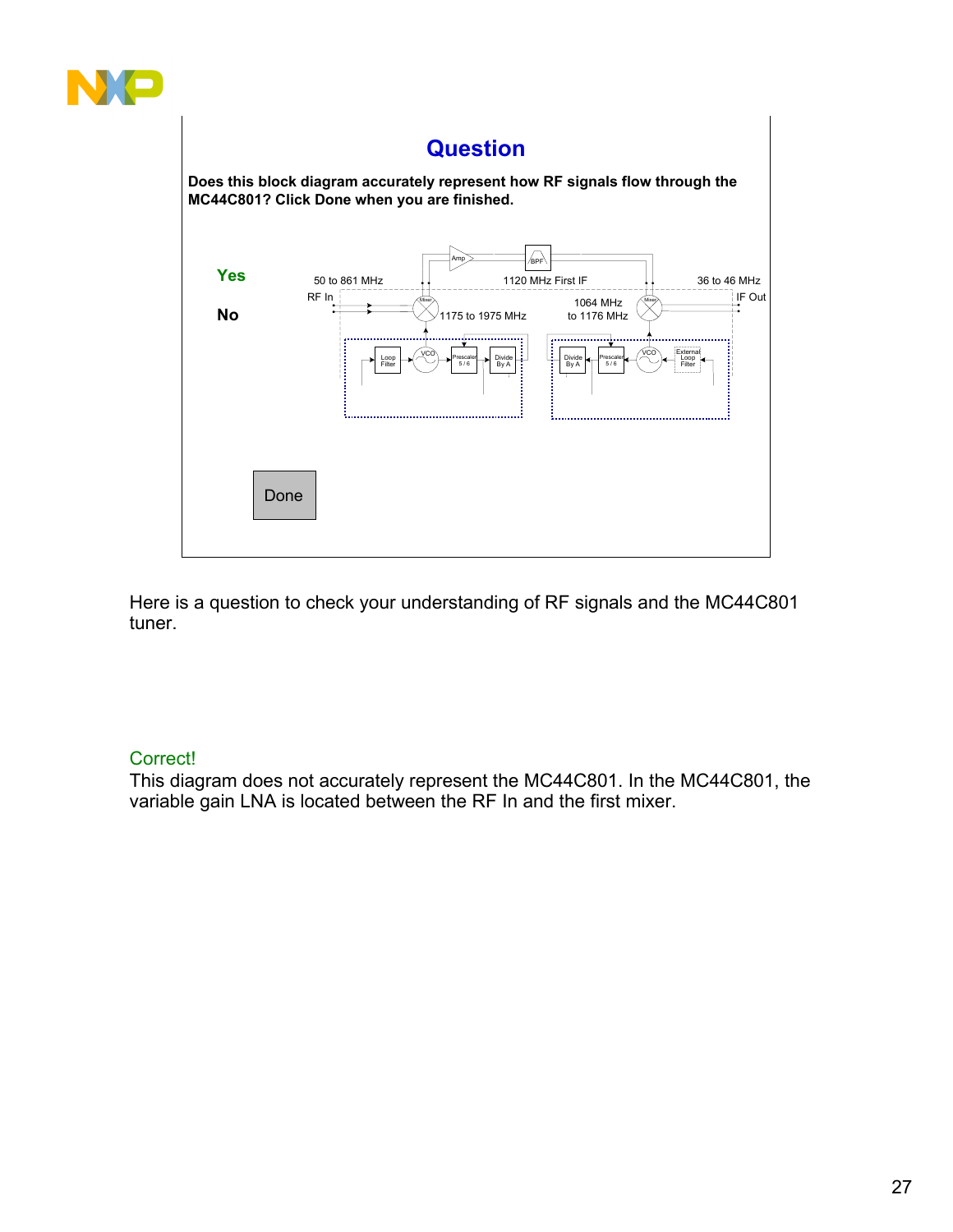![](_page_27_Picture_0.jpeg)

## **SPI Interface Bus**

- Very straightforward
- Many controllers do not have hardware support for SPI because it is so simple
- 4 GPIO lines are used to implement
- Very simple code
- Multiple tuners can share the bus, requiring 1 more GPIO for each additional device
- Fast, 10 MHz clock

The SPI interface bus is used to communicate with the silicon tuner. All the programming for channel changes and gain settings are done over the SPI interface. It is so straightforward that most microprocessor controllers don't have hardware support for them, but it's very easy to implement using just four general-purpose input-output (GPIO) lines.

Click "SPI Code" to see the main section of code.

Multiple tuners can share the bus, requiring one more GPIO for each additional device. The SPI interface bus is also very fast, with a 10 MHz clock.

Some customers want an  $I^2C$  bus rather than the SPI bus because that's what they're currently using, but as you can see, the lack of an I<sup>2</sup>C should not prevent them from using the MC44C801 because the SPI is not difficult to implement. They don't actually have to write the code to support the SPI bus because Freescale provides it. The application note "SPI Implementation for the MC44C801 Silicon Tuner IC" provided in the EVK has more information.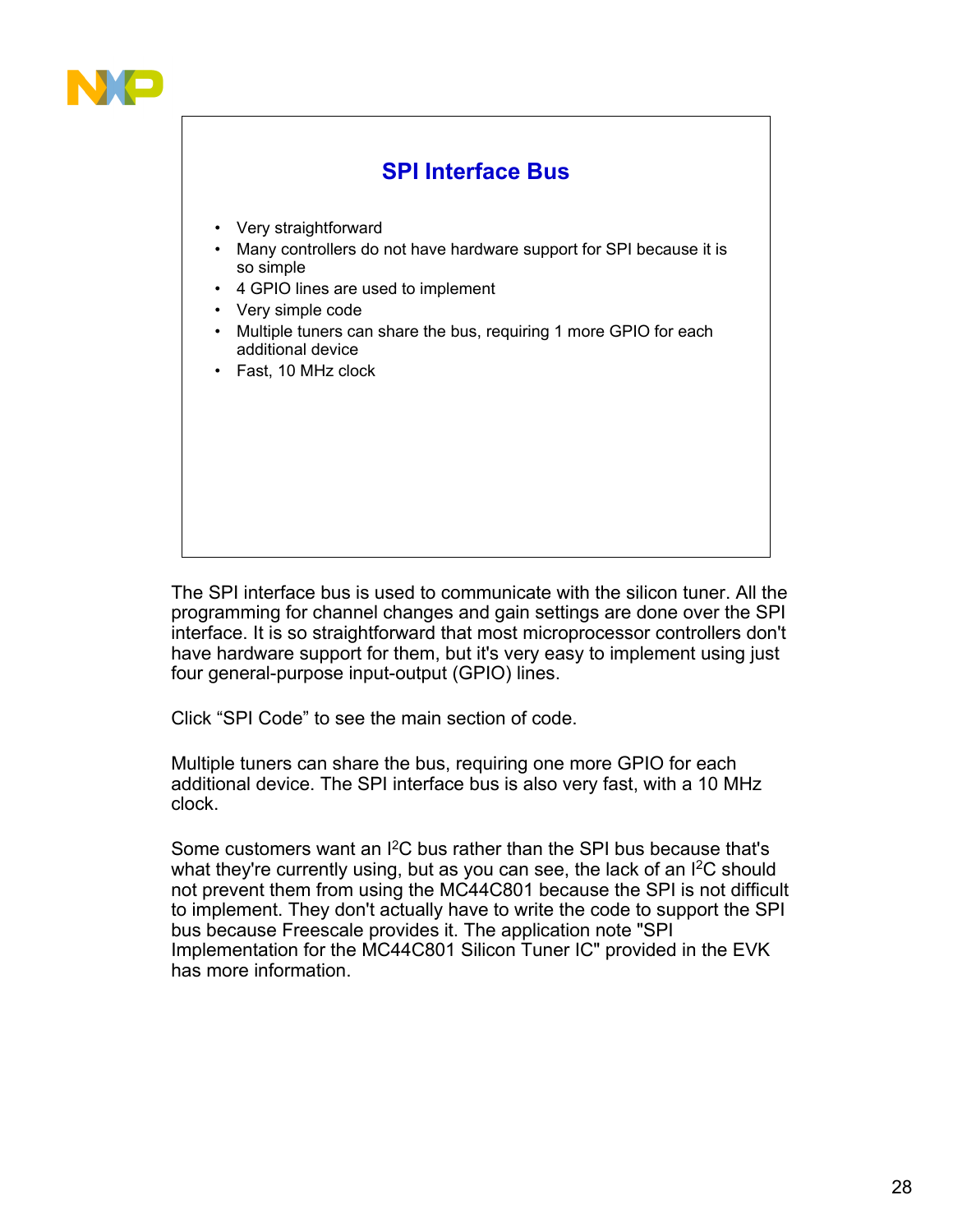![](_page_28_Picture_0.jpeg)

## **SPI Code**

This is the main routine for communication back and forth between the processor and the tuner, though other code is used for initialization.

unsigned long spi\_rxtx (unsigned long txword, int len){ int cntr; unsigned long read; int nop; read =  $0$ ; txword = txword <<  $(32 - len)$ ; g\_imm->pp.PADAT |= (SPI\_CLK); g\_imm->pp.PADAT |= (SPI\_SEL); for (cntr = 0; cntr < len; cntr++) { if (txword & 0x80000000){  $g_{\text{min}}$ ->pp.PADAT &= ~(SPI\_TX);} else { g\_imm->pp.PADAT |= SPI\_TX; } read = read << 1; for  $(nop = 0; pop < 1; nop++);$ g\_imm->pp.PADAT &= ~(SPI\_CLK); if  $((g\_imm\text{-}pp.PADAT & SPI_RX) == 0)$ read |= 0x0001; } for (nop = 0; nop < 1; nop++); g\_imm->pp.PADAT |= SPI\_CLK;  $t$ xword =  $t$ xword << 1; }  $read = read \ll 1$ ; g\_imm->pp.PADAT &= ~(SPI\_SEL);

return (read);

}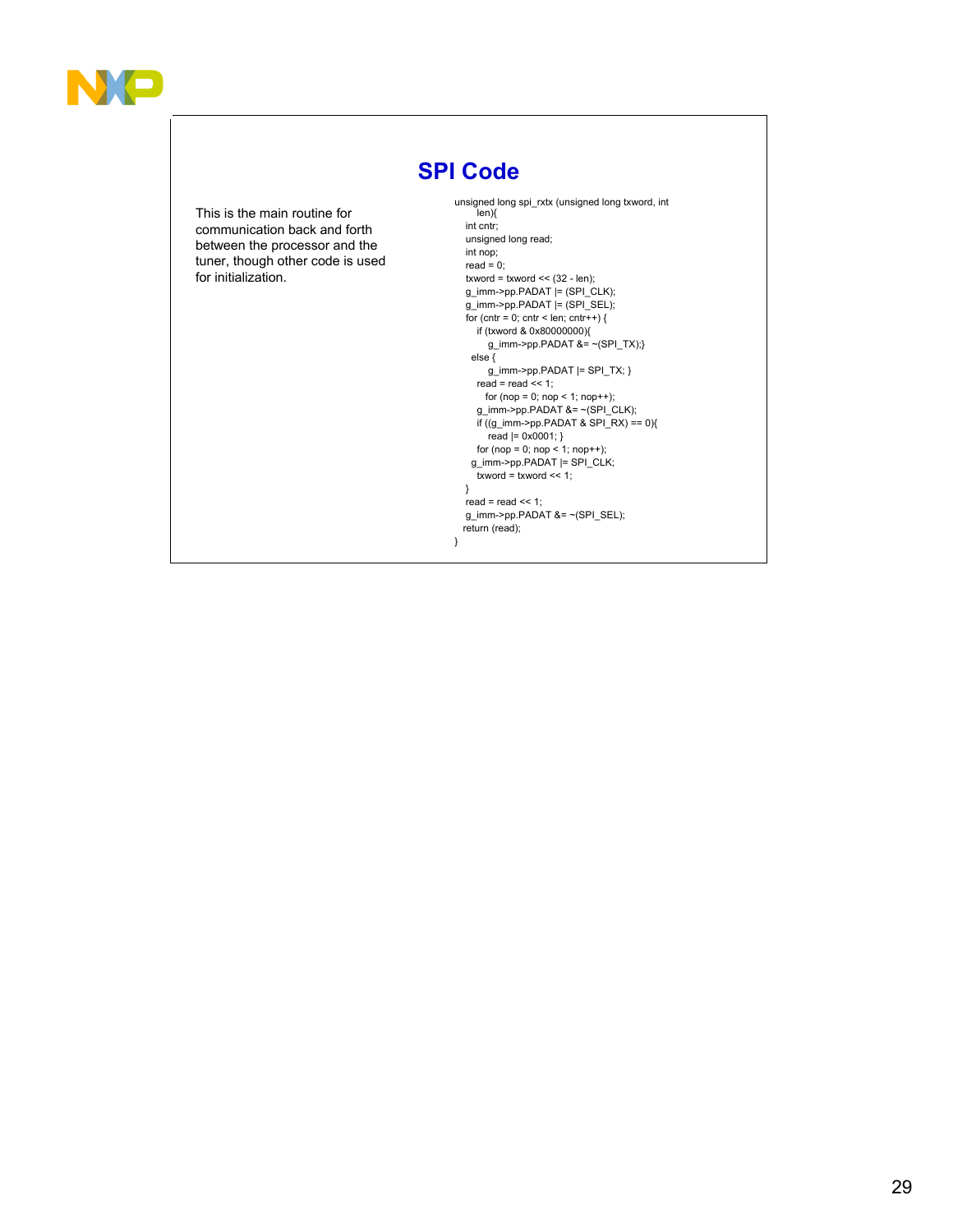![](_page_29_Picture_0.jpeg)

![](_page_29_Figure_1.jpeg)

Here you can see a block diagram of the Gen3 Silicon Tuner IC, part number MC44S802. This is a dual conversion Silicon Tuner with integrated IF AGC amp. The MC44S802 builds off of the MC44C801 functionality with several enhancements.

Roll your mouse pointer over each numbered arrow to see some of these enhancements.

With regard to front-end improvements, the LNA has been improved with reduced gain roll-off. The gain control range has been modified to support either 40 dB or 60 dB of gain control. Users can implement analog or digital gain control, and they can also switch between these two AGC control systems for use in dual-demodulator systems.

The fully integrated second IF provides multiple output paths for the down converted IF signal, again for the benefit of dual demodulator systems. The two paths provided are via an IF AGC amp to the digital demodulator and via an IF amp to the analog demodulator. The benefit of this integrated feature is that it enables customers to develop more cost-effective systems. With the addition of this feature, users don't have to provide this functionality off chip and thus add expense to their overall bill of material.

Another enhancement is that customers can program the device via an I<sup>2</sup>C interface bus as well as the SPI interface.

Finally, the MC44S802 can be implemented with crystals that range from 4 MHz to 28 MHz, and it works off of a single 3.3V power supply.

The biggest benefit to users of the MC44S802 is that its power consumption has been reduced significantly from the previous MC44C801 product. The MC44S802 consumes approximately 800mW of power , and implementing an external IF amp can further reduce power use to about 500mW.

Click "MC44S802" to see an enlarged view of this block diagram.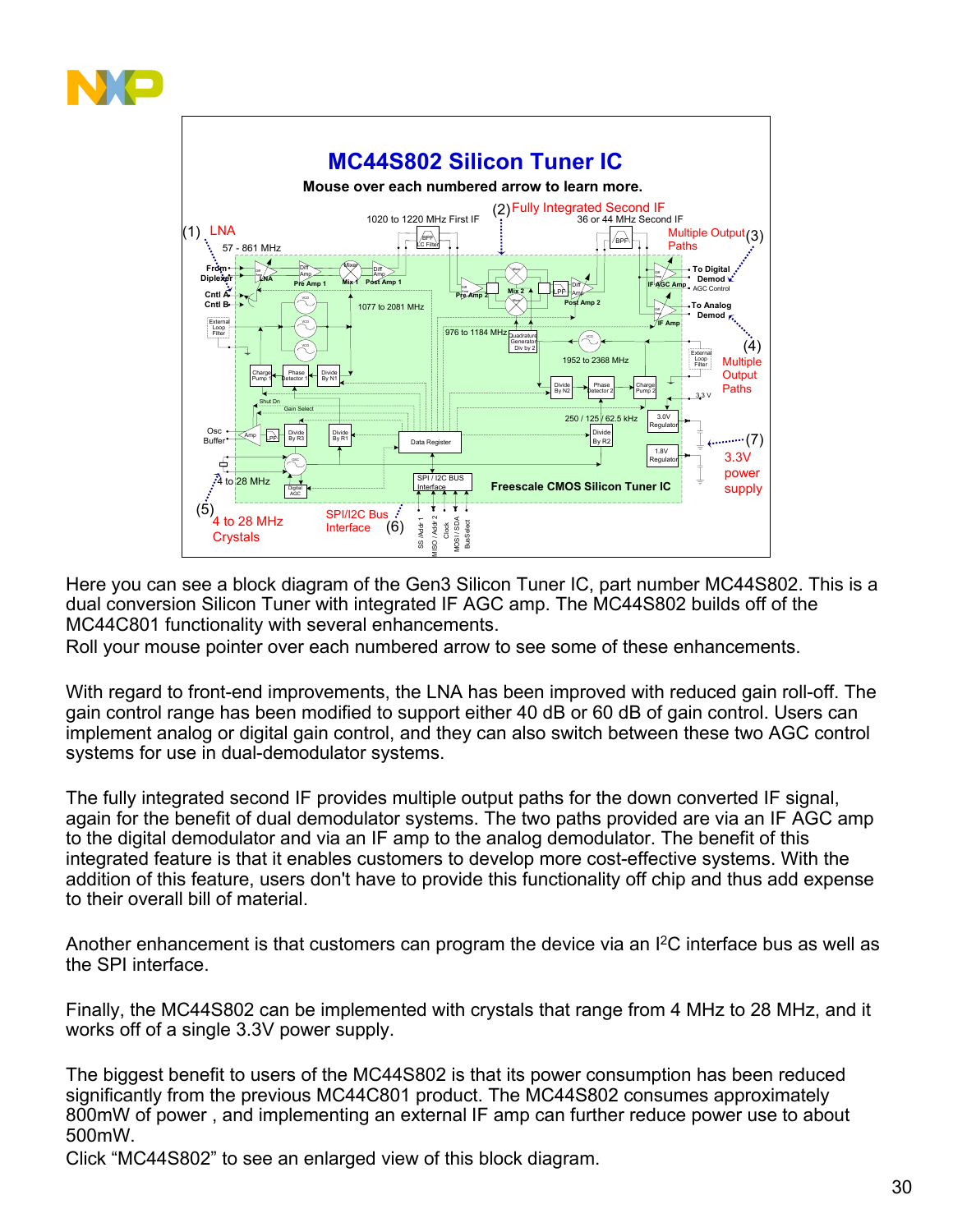![](_page_30_Picture_0.jpeg)

![](_page_30_Figure_1.jpeg)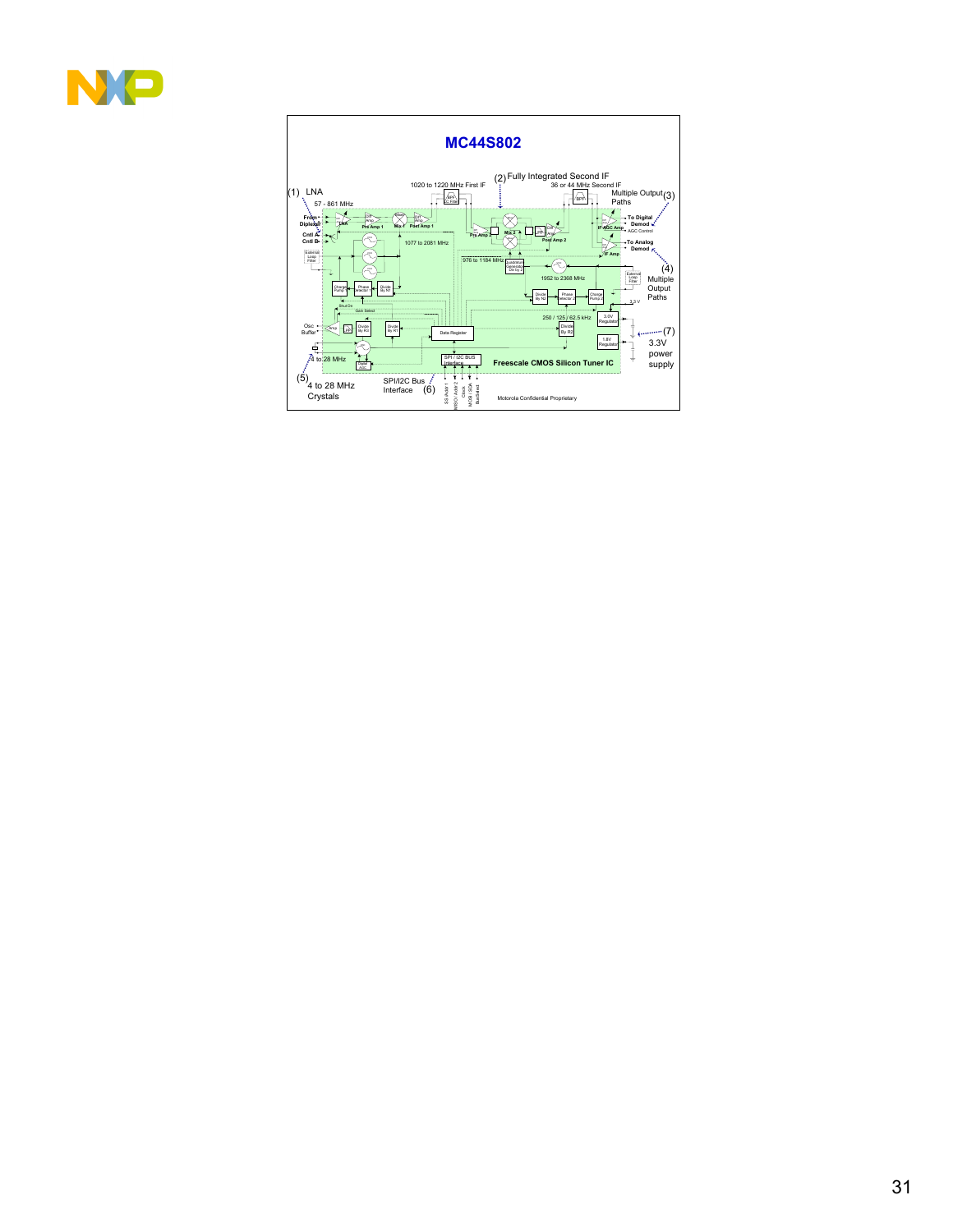![](_page_31_Picture_0.jpeg)

## **Silicon Tuners vs. CAN Tuners**

![](_page_31_Picture_2.jpeg)

Here you can see the MC44C801 as implemented on a reference card and a CAN tuner. The silicon tuner, which is a dual conversion tuner, has many benefits over a CAN tuner. No tracking filters are required, so no manual tuning needs to be done. Silicon tuners have improved temperature response as well as improved aging performance.

Operating the device within temperature and over time, has no impact on a silicon tuner compared to a CAN tuner, which will suffer from both of these conditions.

The silicon tuner can be integrated on the customer's main board, whereas you can see from the lower right-hand picture of the implementation of the CAN tuner, it's implemented as sort of a daughtercard, perpendicular to the PCB plane itself. Implementing a silicon tuner IC instead of a CAN tuner will ultimately lower the cost of implementation, not only from the components perspective but from the reduced manufacturing manpower.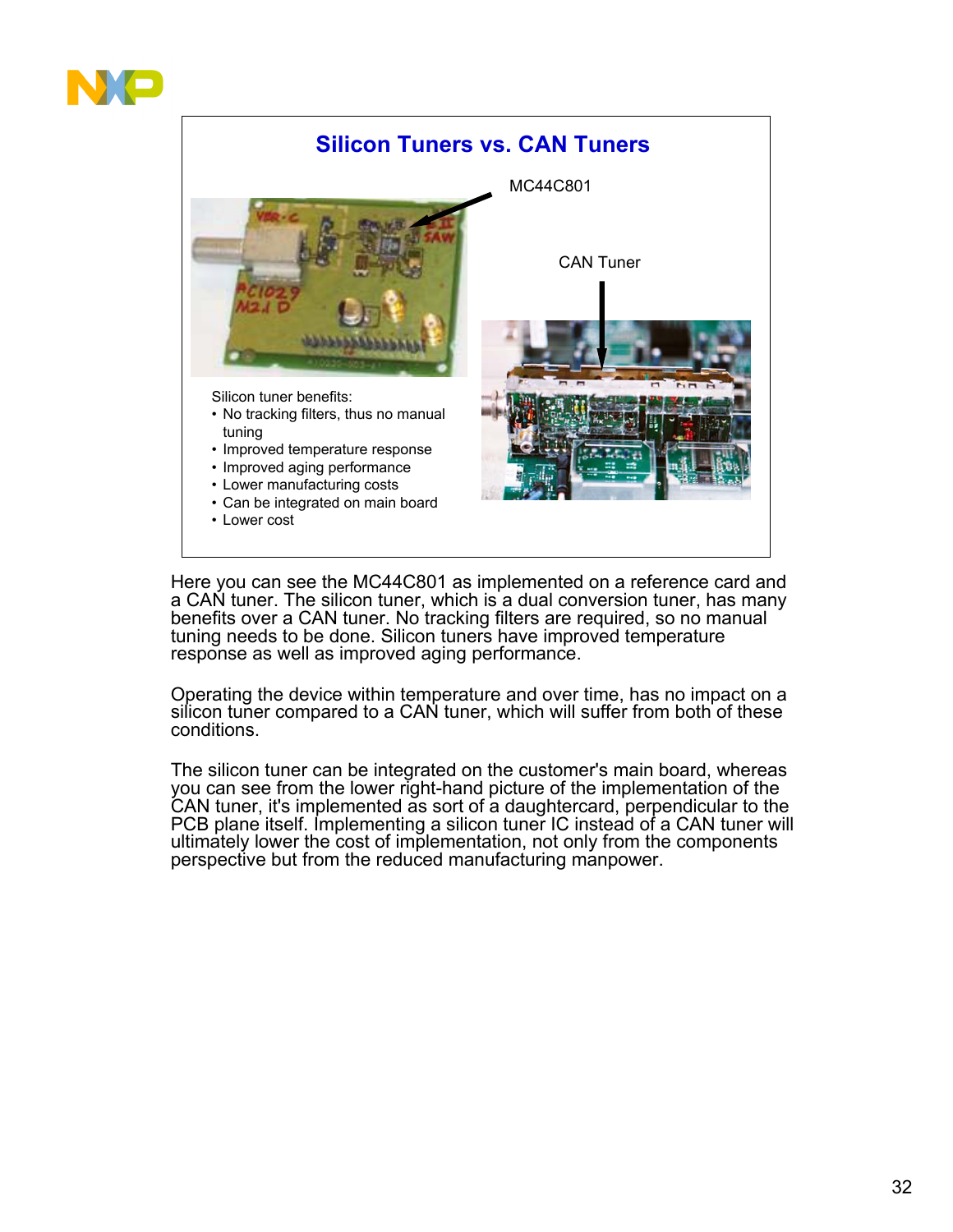![](_page_32_Picture_0.jpeg)

| <b>Question</b>                   |                                                                                                                           |
|-----------------------------------|---------------------------------------------------------------------------------------------------------------------------|
|                                   | What are some of the enhancements of the MC44S802 compared to the<br>MC44C801? Select all that apply and then click Done. |
| Significantly smaller footprint   |                                                                                                                           |
|                                   | Second IF provides multiple output paths for the down converted IF signal                                                 |
| Faster signal conversion          |                                                                                                                           |
|                                   | Customers can program the device via an <sup>2</sup> C interface bus as well as the SPI interface                         |
| Greatly reduced power consumption |                                                                                                                           |

Please select all the statements that describe the enhanced features of the MC44S802 compared to the MC44C801.

### Correct.

The MC44S802 has a second IF that provides multiple output paths for the down converted IF signal, customers can program the device via an I2C interface bus as well as the SPI interface, and greatly reduce power consumption. These features are all enhancements not available on the MC44C801.